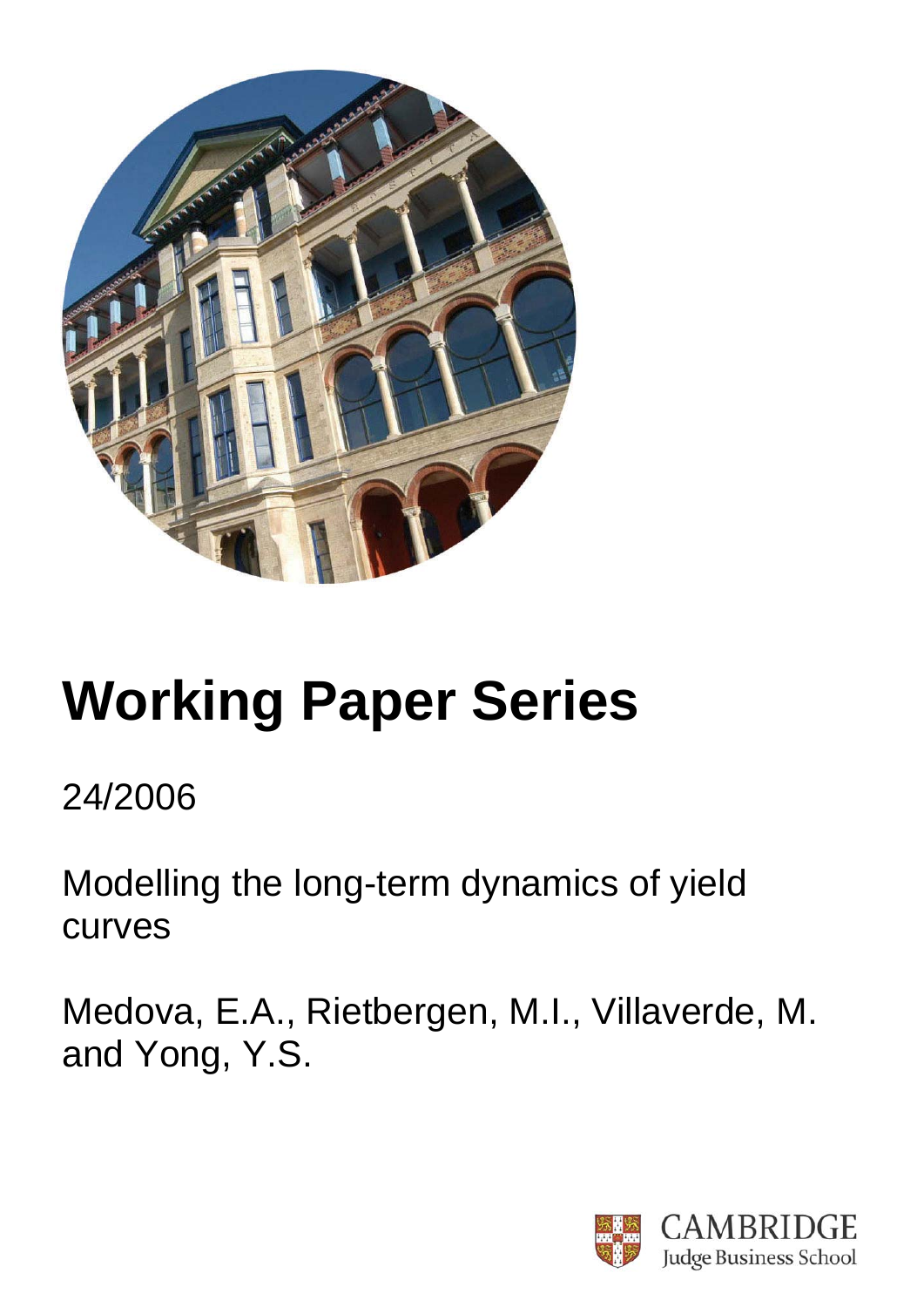These papers are produced by Judge Business School, University of Cambridge. They are circulated for discussion purposes only. Their contents should be considered preliminary and are not to be quoted without the authors' permission.

Author contact details are as follows:

| Dr E A Medova                        | M I Rietbergen                      |
|--------------------------------------|-------------------------------------|
| <b>Centre for Financial Research</b> | <b>Morgan Stanley</b>               |
| <b>Judge Business School</b>         | 25 Cabot Square                     |
| University of Cambridge              | London E14 4QA                      |
| eam28@cam.ac.uk                      | muriel.rietbergen@morganstanley.com |
|                                      |                                     |

Dr M Villaverde Marshall Wace Asset Management The Adelphi,  $13<sup>th</sup>$  fl 1/11 John Adam Street London WC2N 6HT m.villaverde.mwam.com

Y S Yong Centre for Financial Research Judge Business School University of Cambridge ysy20@cam.ac.uk

Please address enquiries about the series to:

Research Support Manager Judge Business School Trumpington Street Cambridge CB2 1AG, UK Tel: 01223 760546 Fax: 01223 339701 E-mail: research-support@jbs.cam.ac.uk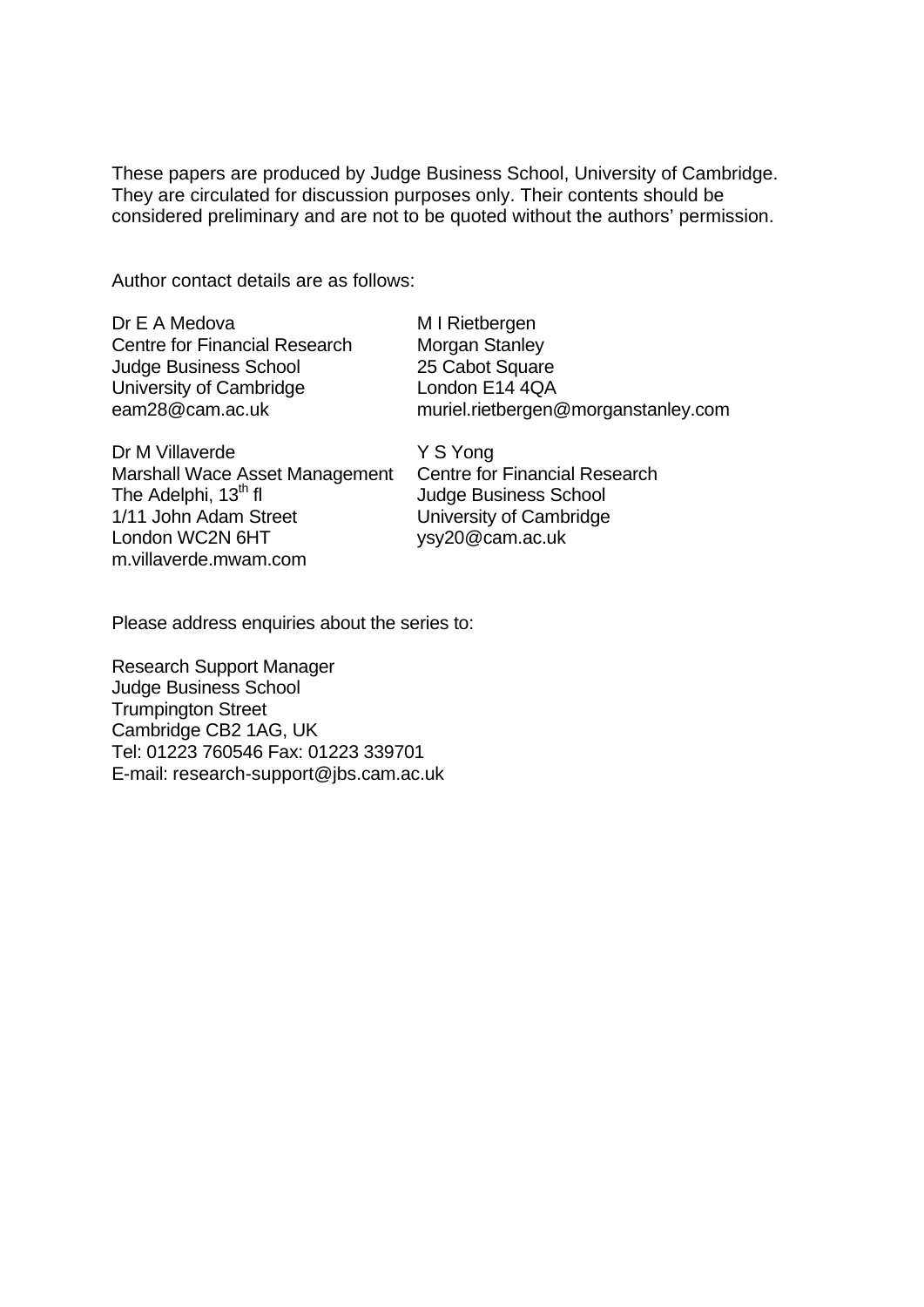### **Modelling the Long-Term Dynamics of Yield Curves**

E.A. Medova, M.I. Rietbergen, M. Villaverde and Y.S. Yong

Dr E.A. Medova $<sup>1</sup>$ </sup> Centre for Financial Research Judge Business School University of Cambridge & Cambridge Systems Associates Ltd.

Dr M. Villaverde Marshall Wace Asset Management The Adelphi  $13<sup>th</sup>$  Floor 1/11 John Adam Street London WC2N 6HT

 Dr M.I. Rietbergen Centre for Financial Research Judge Business School University of Cambridge & Cambridge Systems Associates Ltd.

Y.S. Yong Centre for Financial Research Judge Business School University of Cambridge & Cambridge Systems Associates Ltd.

#### Abstract

This paper presents a three-factor model of the term structure of interest rates, which is Markov and time-homogeneous. We provide a thorough analysis of the estimation procedure using the Kalman filter on EU swap yield data from 1997 to 2002. The model allows for a closed-form bond price formula and can capture the salient features of the whole term structure in forward simulations. These features make it particularly useful for applications in long-term asset pricing, risk management and portfolio optimization.

**JEL Classification:** G10, G12.

l

**Keywords:** Multifactor Term Structure Model; Kalman Filter; Simulations.

<sup>&</sup>lt;sup>1</sup> Dr E.A. Medova, Cambridge Systems Associates, 5-7 Portugal Place, Cambridge CB5 8AF, United Kingdom, Tel: +44 1223 557640, Fax: +44 1223 557641, Email: eam28@cam.ac.uk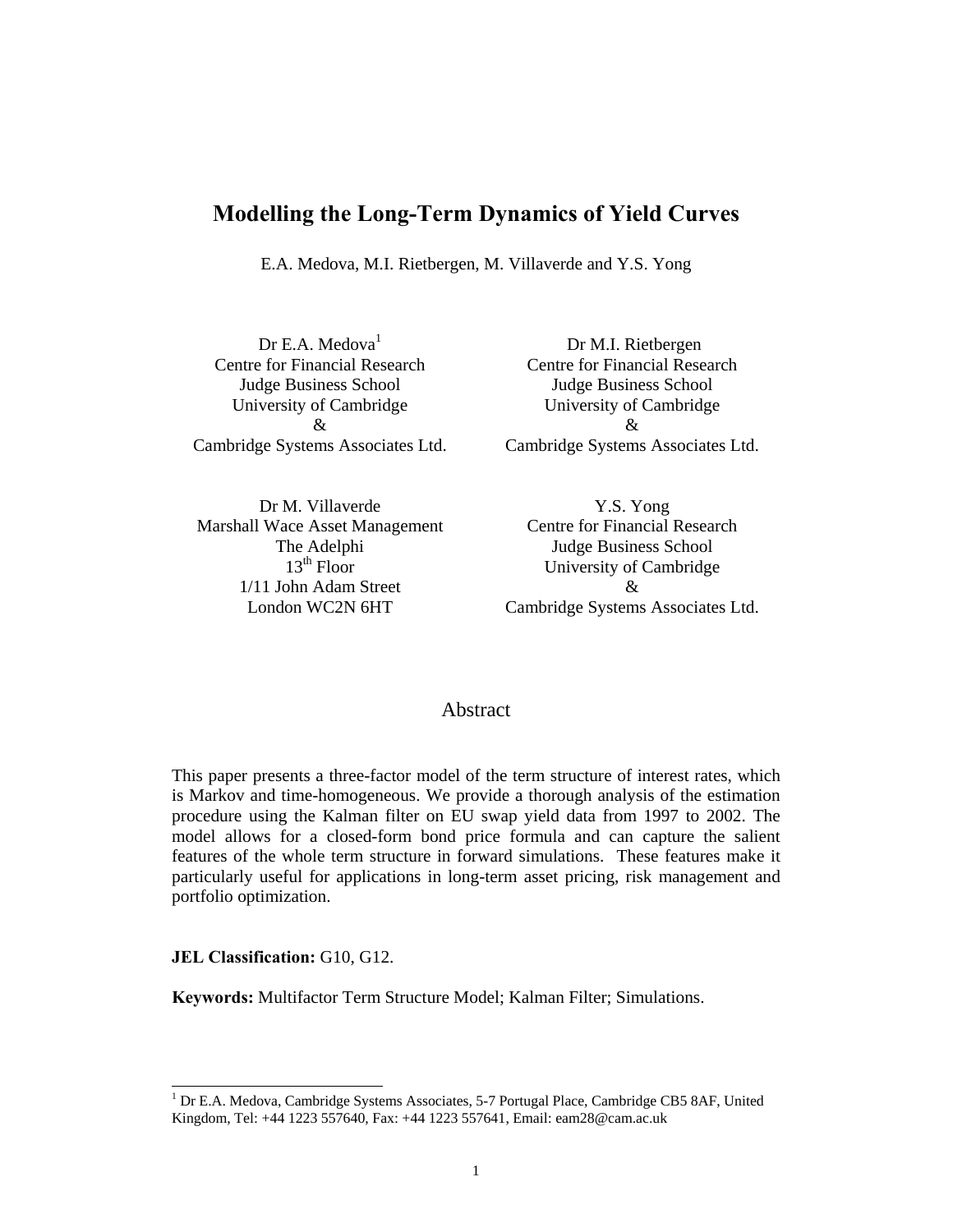#### 1. Introduction

The literature in the area of interest rate modelling is extensive. Traditional term structure models, such as Vasicek (1977) and Cox, Ingersoll and Ross (1985) take as given a short rate process and its market price of risk. Ho and Lee (1986) and Heath, Jarrow and Morton (1992) followed this work with a new approach to interest rate modelling in which they fit the initial term structure exactly. More recent studies are given by Duffie and Kan (1996), Jamshidian (1997) and the book by James and Webber (2000). Development of these models however has been driven primarily by the need for models to price and hedge relatively short-term derivatives. One of the most recent papers on this topic is by Andersen *et al.* (2004), who consider a threefactor model with stochastic volatility, mean drift and jumps, but again their focus is on modelling the short-term interest rate (3-month U.S. T-bill).

Until recently, little research has been conducted on the development of models that satisfy realistic dynamics in the long-term. With the move in recent years from defined benefit plans to defined contribution plans in the pension world, we now see a renewed interest in insurance products with long-term guarantees. However, unlike during the 1970s, when the option element introduced by guarantees was often ignored in the liability pricing, historically low interest rates in recent years have emphasized the importance of accurately valuing long-term guarantees (Wilkie *et al.*, 2004). Banks also face new pricing challenges due to the increased demand for longmaturity derivatives (e.g. 60-year swaps) and therefore require good long-term interest rate models. Moreover, accounting practices are moving more and more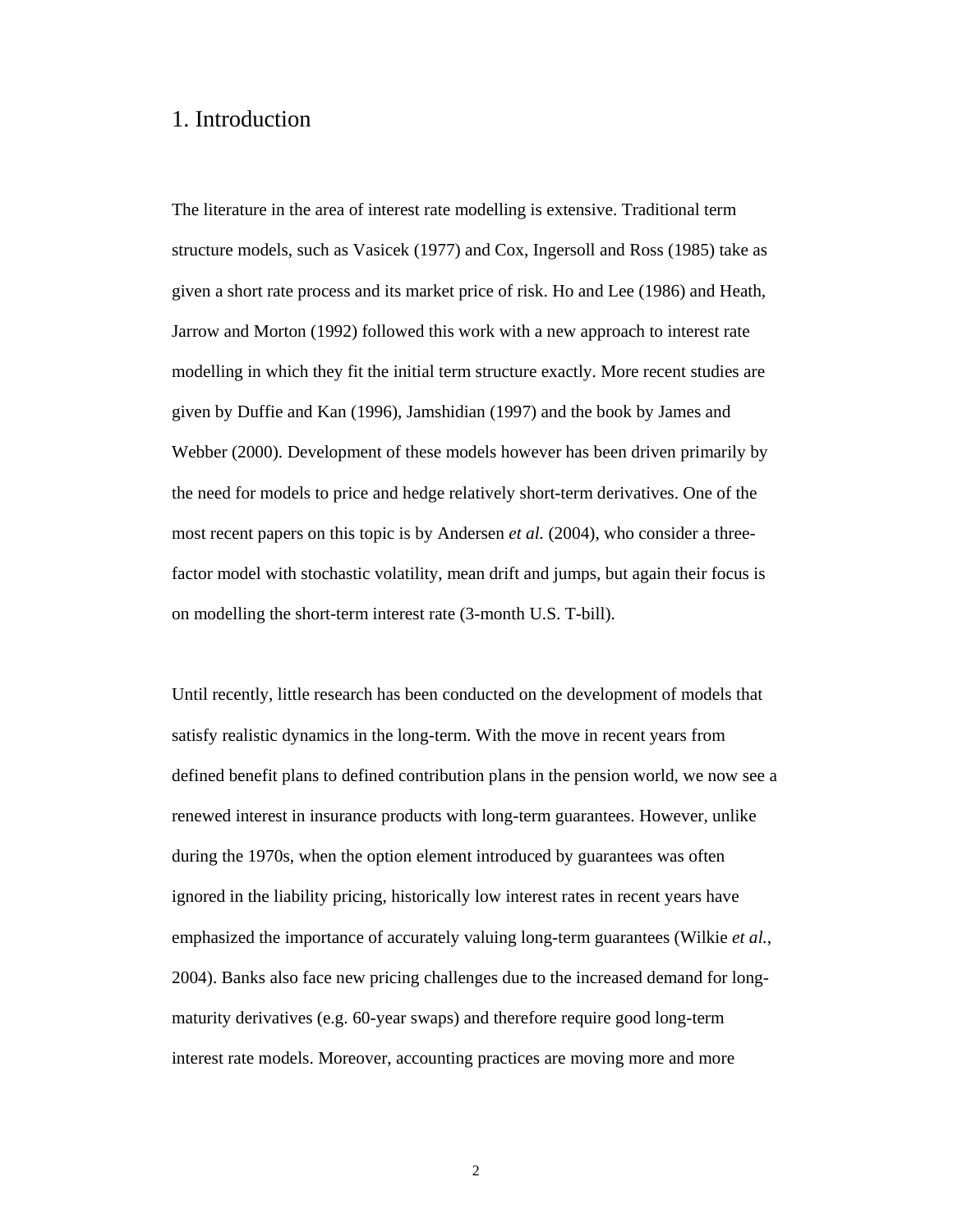towards using the fair value of assets and liabilities in balance sheets which also requires long-term models.

In Figure 1 we plot the development over time of short- and long-term interest rates in the Eurozone for the period 1997-2002. Figure 2 plots the weekly standard deviations of the yields over the same period. As the short-term and long-term rates are not perfectly correlated, the data are clearly inconsistent with the use of a one-factor timehomogeneous model. Chan *et al.* (1992) demonstrate the empirical difficulties of onefactor continuous-time specifications within the Vasicek and Cox, Ingersoll and Ross class of models using the generalized methods of moments.

Litterman and Scheinkman (1991) find that 96% of the variability of the excess returns of any zero-coupon bond can be explained by three factors: the *level*, *steepness* and *curvature*. They also point out that the 'correct model' of the term structure may involve unobservable factors. For instance, it is widely believed that changes in the Federal Reserve policy are a major source of changes in the shape of the US yield curve. Even though the Federal Reserve policy itself is observable, it is not clear how to measure its effect on the yield curve. In fact, Litterman and Scheinkman (1991) themselves used unobservable factors in their approach by applying principal component analysis.

Most term structure models such as Ho and Lee (1986), Hull and White (1990) and Heath, Jarrow and Morton (1989) are specified using the risk-neutral measure. This makes them appropriate for relative-pricing applications, but inappropriate for forward simulations, which needs to take place under the real-world measure. An

3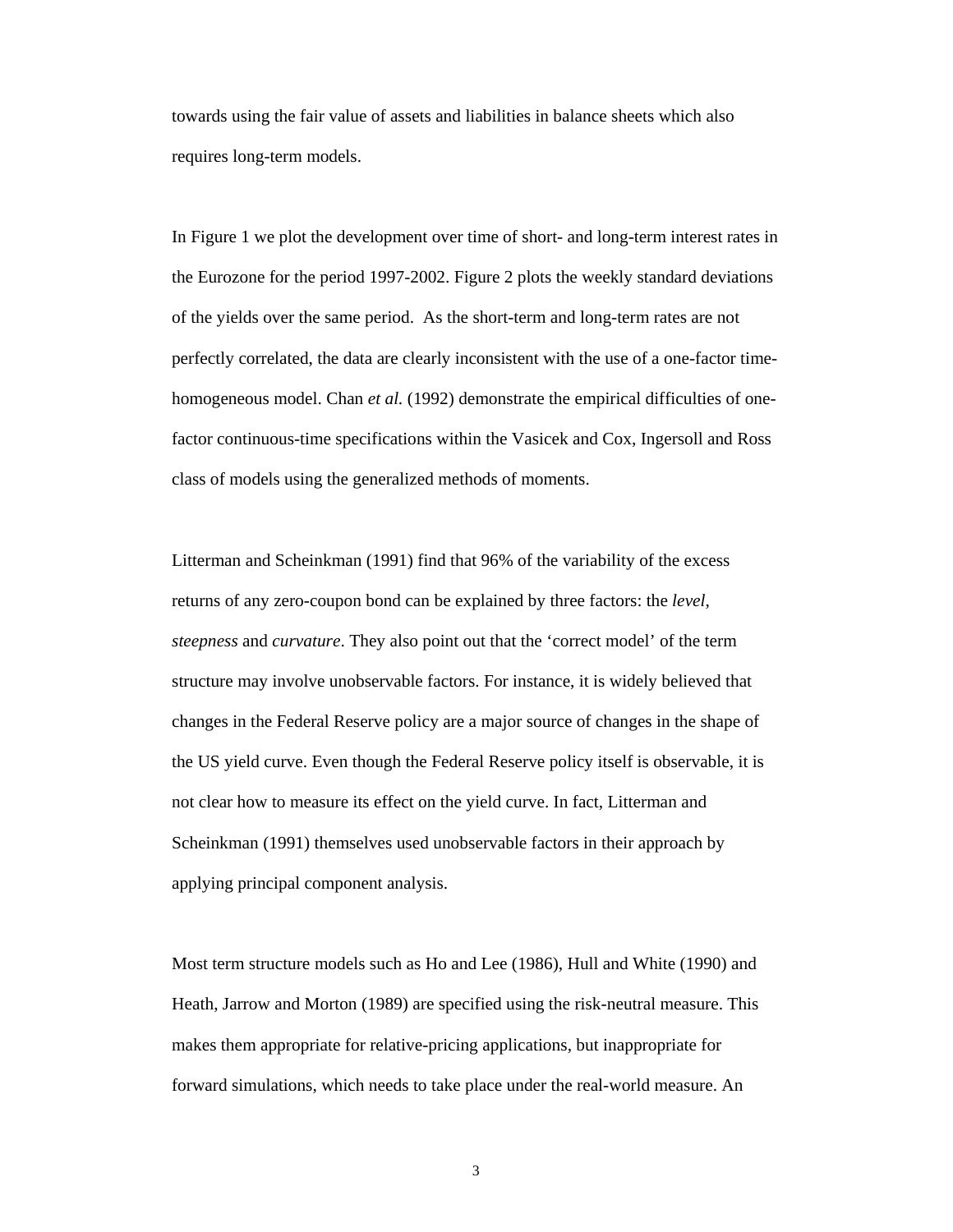exception is Rebonato *et al.* (2005) who focus on the yield curve evolution under the real-world measure and present a semi-parametric method to explain the yield curve evolution.

In this paper we focus on a term structure model with the following characteristics:

- The model is set in a continuous-time framework. This allows implementation in discrete time with any length of time step, Δt, without the need to construct a new model each time we change Δt. This is an important requirement for the flexibility of forward simulations.
- Interest-rate dynamics are consistent with what we observe in historical data.
- The model has a closed-form solution for bond pricing, permitting straightforward analytical calculation in simulation.
- The short rate is mean-reverting.
- The model permits a tractable method of estimation and calibration.
- The model is flexible enough to give rise to a range of different yield curve shapes and dynamics (steepening, flattening, yield curve inversion, etc.).

The remainder of the paper is structured as follows. In Section 2, a three-factor term structure model is introduced and a closed-form solution for the bond price derived. Section 3 discusses the state-space formulation of the models and the estimation of the parameters using the Kalman filter. The data and empirical analysis, focusing on fitting the data as well as on the simulation potential of the model, are presented in Section 4. Finally Section 5 concludes.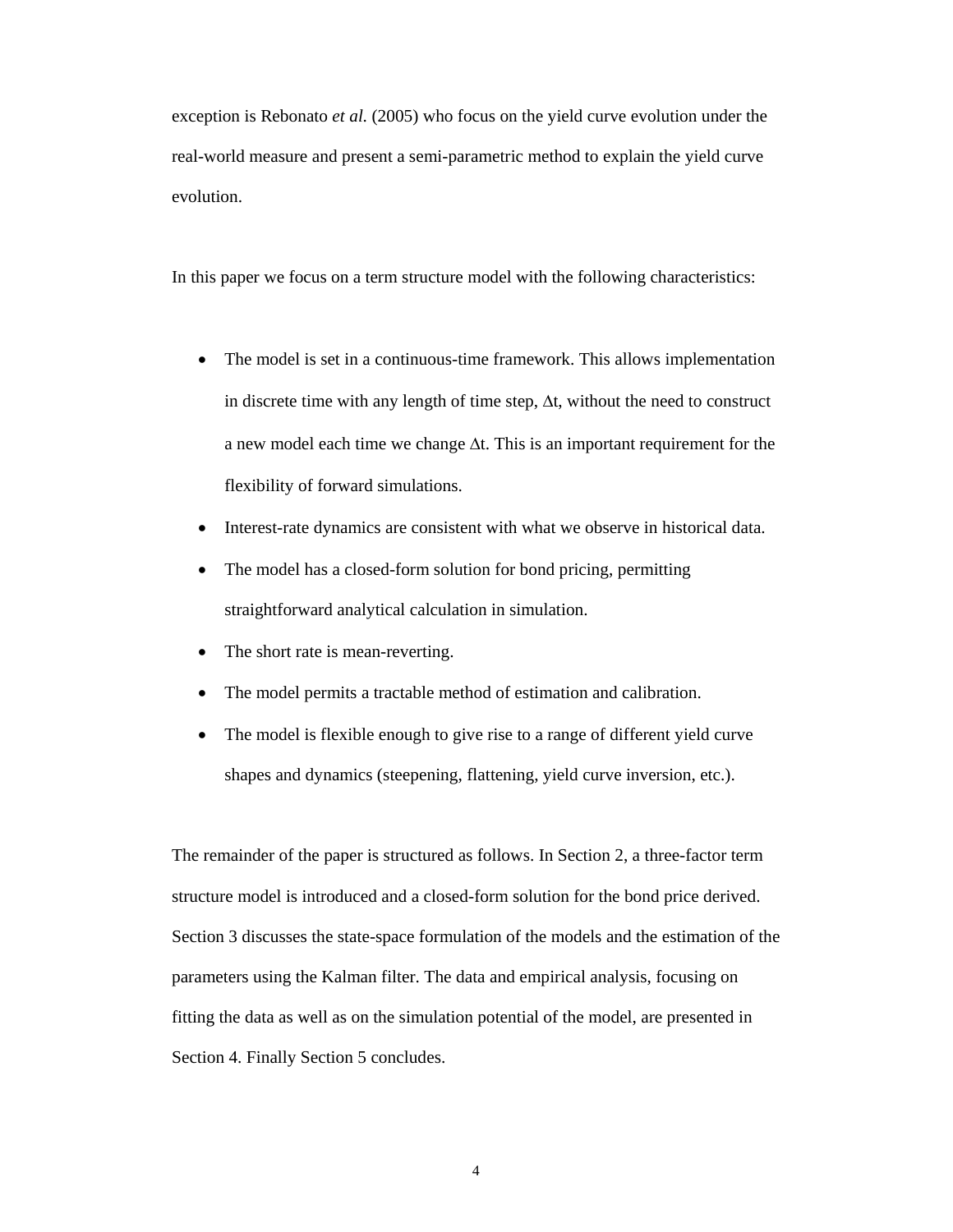# 2. Three-Factor Term Structure Model

The term structure model presented in this paper is driven by three factors as proposed by Litterman and Scheinkman (1991) and can be viewed as an extension to the generalized Vasicek model presented by Langetieg (1980). The first two factors **X** and **Y** satisfy the standard Vasicek stochastic differential equations with mean reversion levels of  $\frac{\mu_X}{\sigma_X}$ *X* μ  $\frac{\mu_X}{\lambda_y}$  and  $\frac{\mu_Y}{\lambda_y}$ *Y*  $\frac{\mu_Y}{\lambda_Y}$  respectively. The difference is in the way the short rate **R** is

modelled. In this case the mean reversion level is stochastic rather than deterministic and depends on the level of the other two factors **X** and **Y** driving the model.

Starting from the formulation of the model under the risk neutral measure, *Q*, we have the following three stochastic differential equations (SDEs):

$$
d\mathbf{X}_{t} = (\mu_{X} - \lambda_{X} X_{t})dt + \sigma_{X} d\tilde{\mathbf{W}}_{t}^{X}
$$
\n(1)

$$
d\mathbf{Y}_{t} = (\mu_{Y} - \lambda_{Y} Y_{t})dt + \sigma_{Y} d\tilde{\mathbf{W}}_{t}^{Y}
$$
 (2)

$$
d\mathbf{R}_t = k(X_t + Y_t - R_t)dt + \sigma_R d\tilde{\mathbf{W}}_t^R,
$$
\n(3)

where the  $d\tilde{W}$  terms are correlated. Factoring the covariance matrix of the  $d\tilde{W}$  terms using a Cholesky decomposition results in the following formulation:

$$
d\mathbf{X}_{t} = (\mu_{X} - \lambda_{X} X_{t})dt + \sum_{i=1}^{3} \sigma_{X_{i}} d\mathbf{Z}_{t}^{i}
$$
(4)

$$
d\mathbf{Y}_{t} = (\mu_{Y} - \lambda_{Y} Y_{t})dt + \sum_{i=1}^{3} \sigma_{Y_{i}} d\mathbf{Z}_{t}^{i}
$$
 (5)

$$
d\mathbf{R}_t = k(X_t + Y_t - R_t)dt + \sum_{i=1}^3 \sigma_{R_i} d\mathbf{Z}_t^i,
$$
\n(6)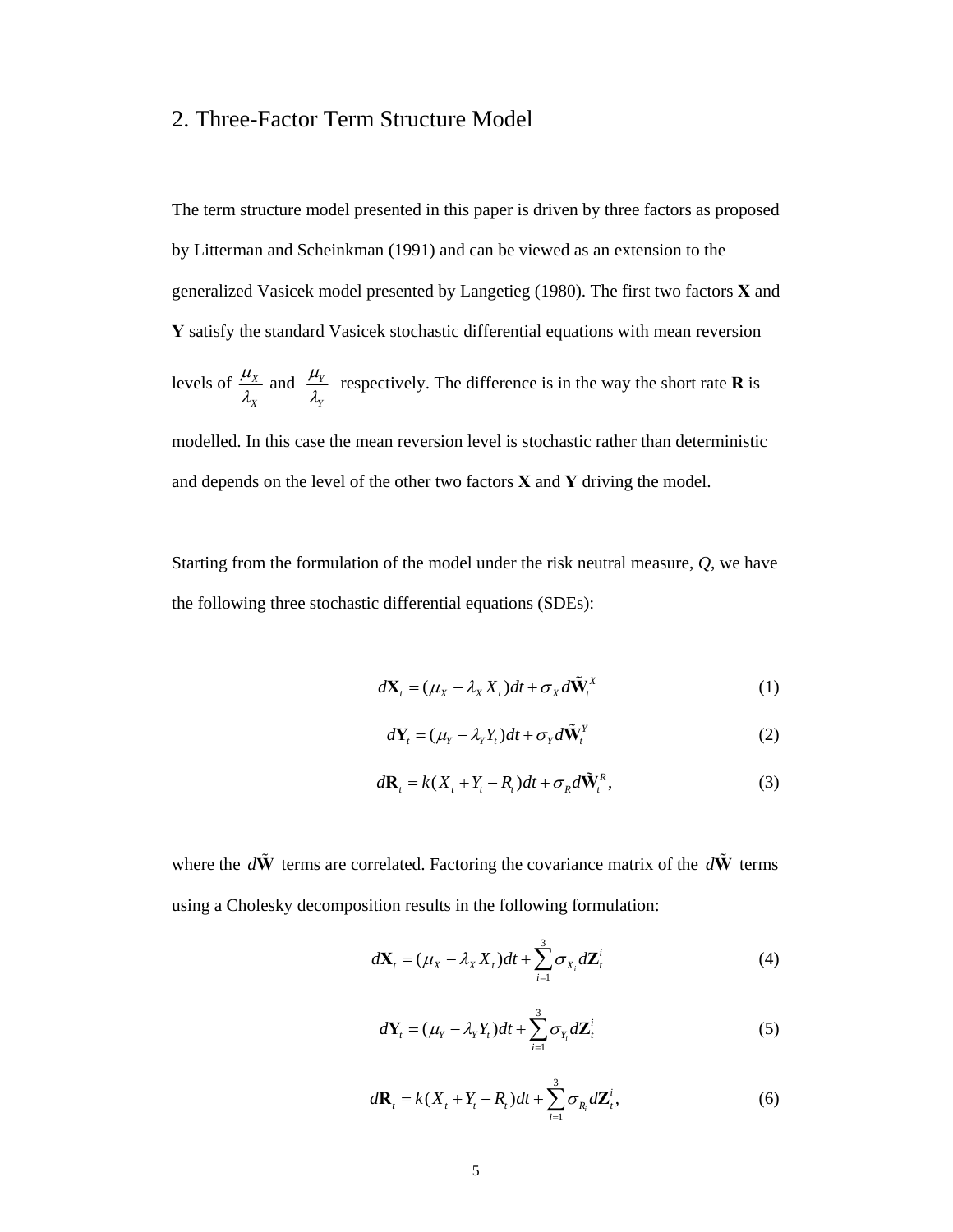where the *d***Z** terms are uncorrelated.

To obtain the zero-coupon bond price we first solve the SDE for **X**. Integrating

$$
\int d(e^{\lambda_x u} \mathbf{X}_u) \text{ gives}
$$
\n
$$
\mathbf{X}_s = \frac{\mu_x}{\lambda_x} + \left( X_t - \frac{\mu_x}{\lambda_x} \right) e^{\lambda_x (t-s)} + \sum_{i=1}^3 \sigma_{x_i} \int_t^s e^{\lambda_x (u-s)} d\mathbf{Z}_u^i.
$$
\n(7)

Solving for **Y** in the same manner gives

$$
\mathbf{Y}_s = \frac{\mu_Y}{\lambda_Y} + \left(Y_t - \frac{\mu_Y}{\lambda_Y}\right) e^{\lambda_Y(t-s)} + \sum_{i=1}^3 \sigma_{Y_i} \int_t^s e^{\lambda_Y(u-s)} d\mathbf{Z}_u^i
$$
(8)

Integrating  $\int d(e^{ku} \mathbf{R}_u)$  and substituting the solution for **X** and **Y** above gives the following solution for **R** 

$$
\mathbf{R}_{s} = e^{k(t-s)} R_{t} + \frac{\mu_{X}}{\lambda_{X}} (1 - e^{k(t-s)}) + \frac{k}{k - \lambda_{X}} \left( X_{t} - \frac{\mu_{X}}{\lambda_{X}} \right) (e^{\lambda_{X}(t-s)} - e^{k(t-s)}) +
$$
\n
$$
k \sum_{i=1}^{3} \frac{\sigma_{X_{i}}}{k - \lambda_{X}} \int_{t}^{s} (e^{\lambda_{X}(u-s)} - e^{k(u-s)}) d\mathbf{Z}_{u}^{i} +
$$
\n
$$
\frac{\mu_{Y}}{\lambda_{Y}} (1 - e^{k(t-s)}) + \frac{k}{k - \lambda_{Y}} \left( Y_{t} - \frac{\mu_{Y}}{\lambda_{Y}} \right) (e^{\lambda_{Y}(t-s)} - e^{k(t-s)}) +
$$
\n
$$
k \sum_{i=1}^{3} \frac{\sigma_{Y_{i}}}{k - \lambda_{Y}} \int_{t}^{s} (e^{\lambda_{Y}(u-s)} - e^{k(u-s)}) d\mathbf{Z}_{u}^{i} +
$$
\n
$$
\sum_{i=1}^{3} \sigma_{R_{i}} \int_{t}^{s} e^{k(u-s)} d\mathbf{Z}_{u}^{i}.
$$
\n(9)

Let  $P(t, T)$  denote the price of a zero-coupon bond at time *t* paying 1 at time *T*, then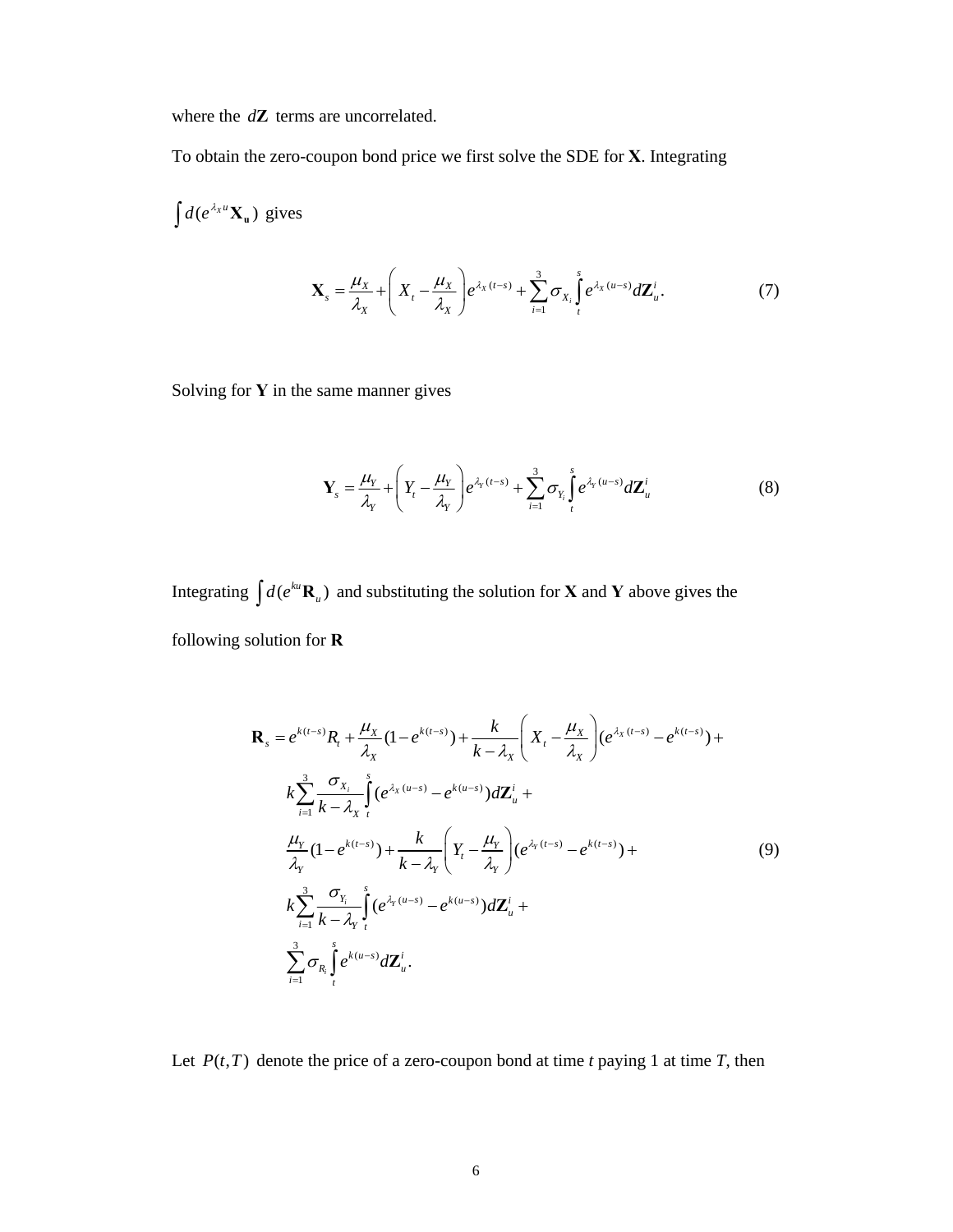$$
P(t,T) = \mathbb{E}_t^Q \left\{ \exp\left(-\int_t^T \mathbf{R}_s ds\right) \right\},\tag{10}
$$

where  $\mathbb{E}_{t}^{\mathcal{Q}}$  denotes the expectation under the risk neutral measure  $Q$  conditional on the information at time *t*. As **R***s* is normally distributed in our model we can use the moment generating function for the normal distribution to rewrite (10) as

$$
P(t,T) = \exp\left\{\mathbb{E}_t^{\mathcal{Q}}\left(-\int_t^T \mathbf{R}_s ds\right) + \frac{1}{2} \operatorname{var}_t^{\mathcal{Q}}\left(-\int_t^T \mathbf{R}_s ds\right)\right\},\tag{11}
$$

where  $var_t^Q$  denotes the conditional variance under *Q*. Integrating the solution (9) for **R** and taking the expectation and variance of the result gives expressions for the two terms in (11) involving the parameters

$$
m_{X_i} = -\frac{k\sigma_{X_i}}{\lambda_X (k - \lambda_X)}
$$
  
\n
$$
m_{Y_i} = -\frac{k\sigma_{Y_i}}{\lambda_Y (k - \lambda_Y)}
$$
  
\n
$$
n_i = \frac{\sigma_{X_i}}{k - \lambda_X} + \frac{\sigma_{Y_i}}{k - \lambda_Y} - \frac{\sigma_{R_i}}{k}
$$
  
\n
$$
p_i = -(m_{X_i} + m_{Y_i} + n_i).
$$
\n(12)

Hence

$$
P(t,T) = \exp\{-A(t,T)R_t - B(t,T)X_t - C(t,T)Y_t - D(t,T)\}
$$
(13)

and

$$
y_{t,T} = \frac{A(t,T)R_t + B(t,T)X_t + C(t,T)Y_t + D(t,T)}{T-t},
$$
\n(14)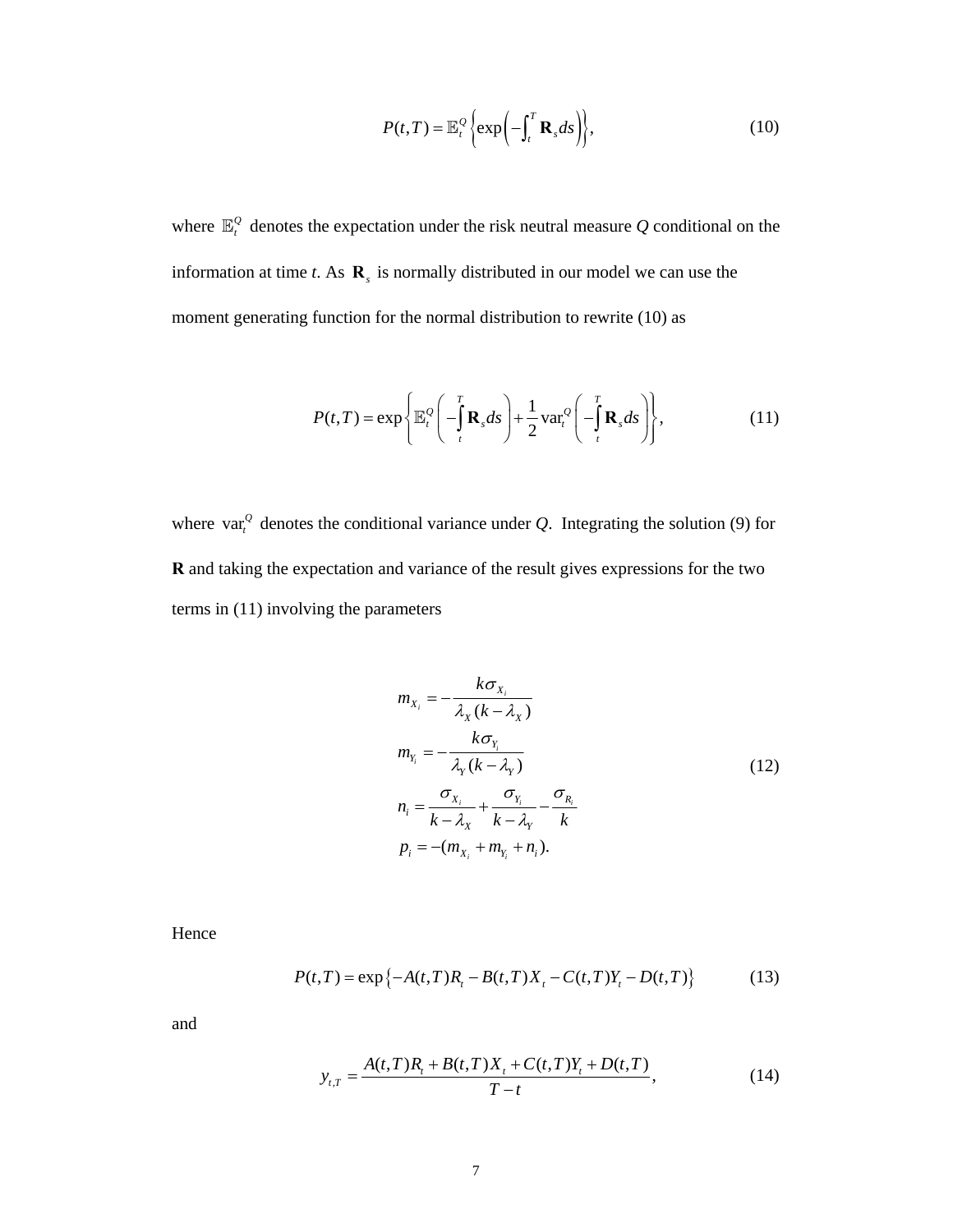where

$$
A(t,T) = \frac{1}{k} (1 - e^{-k(T-t)})
$$
\n(15)

$$
B(t,T) = \frac{k}{k - \lambda_X} \left\{ \frac{1}{\lambda_X} (1 - e^{-\lambda_X(T-t)}) - \frac{1}{k} (1 - e^{-k(T-t)}) \right\}
$$
(16)

$$
C(t,T) = \frac{k}{k - \lambda_Y} \left\{ \frac{1}{\lambda_Y} (1 - e^{-\lambda_Y(T-t)}) - \frac{1}{k} (1 - e^{-k(T-t)}) \right\}
$$
(17)

$$
D(t,T) = \left(T - t - \frac{1}{k}(1 - e^{-kT})\right) \left(\frac{\mu_{X}}{\lambda_{X}} + \frac{\mu_{Y}}{\lambda_{Y}}\right) - \frac{\mu_{X}}{\lambda_{X}}B(t,T) - \frac{\mu_{Y}}{\lambda_{Y}}C(t,T) - \frac{1}{2}\sum_{i=1}^{3} \left\{\frac{m_{X_{i}}^{2}}{2\lambda_{X}}(1 - e^{-2\lambda_{X}(T-t)}) + \frac{m_{Y_{i}}^{2}}{2\lambda_{Y}}(1 - e^{-2\lambda_{Y}(T-t)}) + \frac{n_{i}^{2}}{2k}(1 - e^{-2k(T-t)}) + p_{i}^{2}(T-t) + \frac{2m_{X_{i}}m_{Y_{i}}}{\lambda_{X} + \lambda_{Y}}(1 - e^{-(\lambda_{X} + \lambda_{Y})(T-t)}) + \frac{2m_{X_{i}}p_{i}}{\lambda_{X} + k}(1 - e^{-(\lambda_{X} + k)(T-t)}) + \frac{2m_{X_{i}}p_{i}}{\lambda_{X}}(1 - e^{-\lambda_{X}(T-t)}) + \frac{2m_{Y_{i}}p_{i}}{\lambda_{Y}}(1 - e^{-\lambda_{Y}(T-t)}) + \frac{2m_{Y_{i}}p_{i}}{\lambda_{Y} + k}(1 - e^{-(\lambda_{Y} + k)(T-t)}) + \frac{2m_{Y_{i}}p_{i}}{\lambda_{Y}}(1 - e^{-\lambda_{Y}(T-t)}) + \frac{2n_{Y_{i}}p_{i}}{\lambda_{Y}}(1 - e^{-\lambda_{Y}(T-t)}) + \frac{2n_{Y_{i}}p_{i}}{k}(1 - e^{-k(T-t)})\right\}.
$$
\n(18)

Bond pricing can be achieved under the *risk-neutral* measure *Q*. However, for the model to be used for forward simulations, we will have to adjust the set of stochastic differential equations so that we capture the model dynamics under the *real-world* measure *P*. We therefore have to model the market prices of risk which take us from the risk-neutral measure *Q* to the real-world measure *P*.

Under the real-world measure *P*, we must adjust the drift term by adding the *risk premium* which is given by the *market price of risk* γ times the quantity of risk. The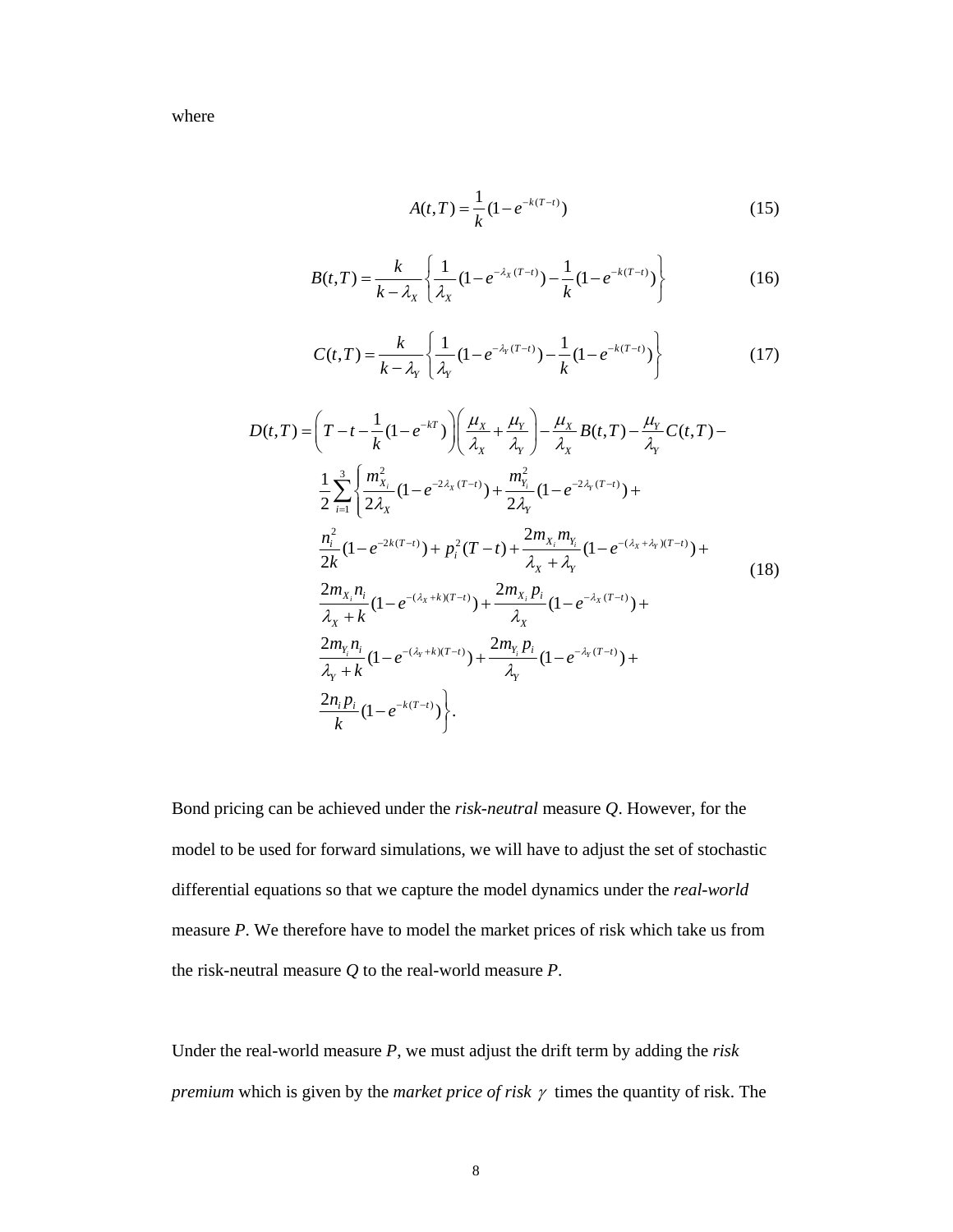effect of this is a change in the long-term mean, i.e. for the factor **X** the long-term mean becomes  $\frac{\mu_X + \gamma_X \sigma_X}{\sigma_X}$ *X*  $\mu_{\scriptscriptstyle X}$  +  $\gamma_{\scriptscriptstyle X} \sigma$  $+\gamma_x \sigma_x$ . It is generally assumed that in a Gaussian world the quantity of risk is given by the *volatility* of each factor.

It can be shown that the market prices of risk will be independent of the time to maturity of the bond and of the factor being modelled. However, time homogeneity is usually just assumed, as in (Vasicek, 1977). The set of processes under the real world measure are thus:

$$
d\mathbf{X}_{t} = (\mu_{X} - \lambda_{X} X_{t} + \gamma_{X} \sigma_{X})dt + \sigma_{X} d\mathbf{W}_{t}^{X}
$$
(19)

$$
d\mathbf{Y}_{t} = (\mu_{Y} - \lambda_{Y} Y_{t} + \gamma_{Y} \sigma_{Y})dt + \sigma_{Y} d\mathbf{W}_{t}^{Y}
$$
 (20)

$$
d\mathbf{R}_t = \{k(X_t + Y_t - R_t) + \gamma_R \sigma_R\}dt + \sigma_R d\mathbf{W}_t^R,
$$
\n(21)

where all three factors contain a market price of risk  $\gamma$  in volatility units.

## 3. Kalman Filter

There is always going to be a trade-off between the richness of the econometric representation of the state variables and the computational burden of estimation and pricing. Affine term structure models yield essentially closed-form expressions for zero-coupon bond prices (Duffie and Kan, 1996) which greatly facilitate pricing and econometric implementation.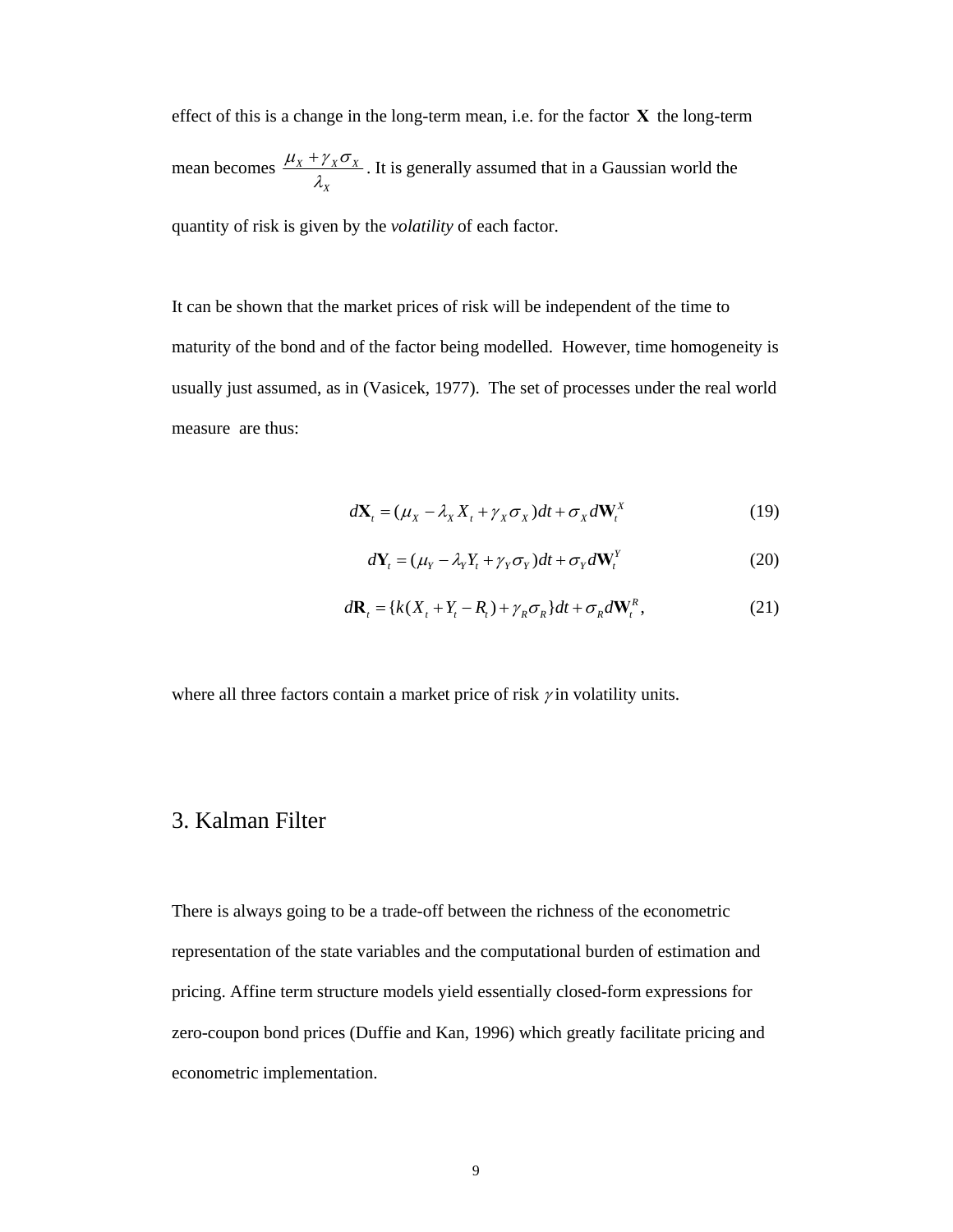The focus is on trying to fit the yields and think of the factors as unobserved input variables. To handle the unobservable state variables we formulate the model in statespace form, a detailed description of which can be found in Harvey (1993), and use the Kalman filter recursively to estimate the model parameters.

The state-space approach adopted in this paper simultaneously integrates time-series and cross-sectional aspects of the yield curve model. Moreover, it allows the identification of the market prices of interest rate risk. In the state-space model there is a *transition equation* for the latent factors and a *measurement equation* for the yields on an arbitrary number of maturities.

Some examples of the growing literature that estimates term structure models using panel data is given by Babbs and Nowman (1999), Chen and Scott (1993), De Jong (2000), De Jong and Santa-Clara (1999) and Geyer and Pichler (1997). Most of these papers analyze multi-factor versions of the Cox-Ingersoll-Ross (CIR) model using mutually independent factors. De Jong (2000) extends this approach to the more general class of affine models proposed by Duffie and Kan (1996).

*State-space form (SSF)* is a powerful tool which allows us to handle a wide range of time series models. The general state-space form applies to multivariate time series. The *N* observable variables at time  $t$ ,  $\mathbf{y}_t$ , are related to a vector  $\mathbf{a}_t$ , known as the *state vector* via a *measurement equation*

$$
\mathbf{y}_t = \mathbf{Z}\mathbf{a}_t + \mathbf{d} + \mathbf{\varepsilon}_t \qquad \qquad t = 1, ..., T, \qquad (22)
$$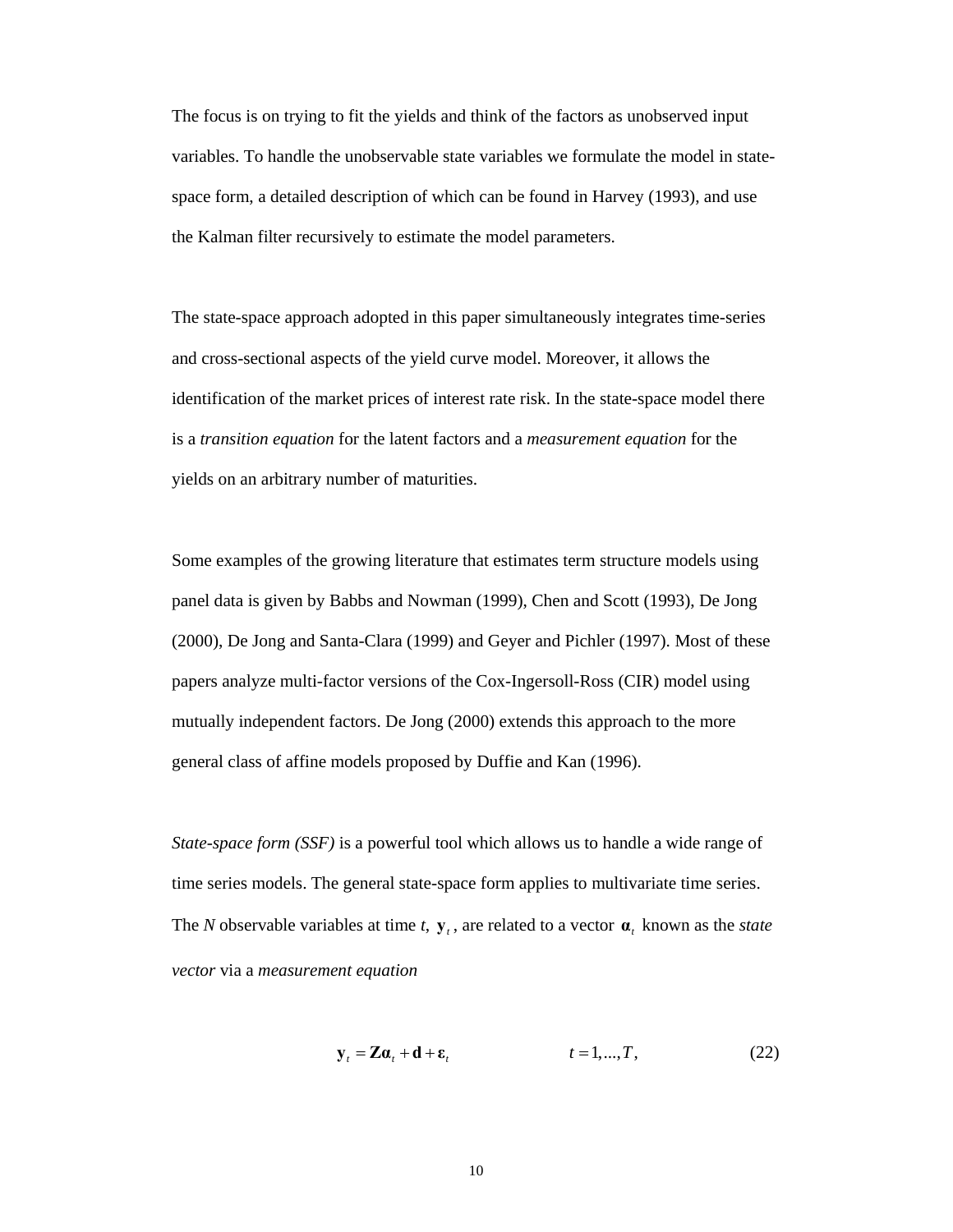where **Z** is an  $N \times m$  matrix and **d** and  $\varepsilon$ <sub>*t*</sub> are  $N \times 1$  vectors, where the error term is assumed to consist of serially uncorrelated disturbances with mean zero and covariance matrix **H**, i.e.

$$
\mathbb{E}(\varepsilon_t) = \mathbf{0} \qquad \text{var}(\varepsilon_t) = \mathbf{H}. \tag{23}
$$

In general **Z**, **d** and **H** may depend on *t*.

Even though the elements of  $\alpha$ , tend to be unobservable, they are known to follow the following first-order Markov process, which is known as the *transition equation*

$$
\mathbf{a}_t = \mathbf{T}\mathbf{a}_{t-1} + \mathbf{c} + \mathbf{S}\mathbf{\eta}_t \qquad \qquad t = 1, ..., T, \qquad (24)
$$

where **T** is an  $m \times m$  matrix, **c** an  $m \times 1$  vector, **S** an  $m \times g$  matrix and  $\eta_t$  a  $g \times 1$ vector of serially uncorrelated disturbances with mean zero and covariance matrix **Q**, that is

$$
\mathbb{E}(\eta_t) = \mathbf{0} \qquad \text{var}(\eta_t) = \mathbf{Q}. \tag{25}
$$

Again, in general **T**, **c** and **S** may depend on *t*, however we will be dealing with the *time-homogeneous* case.

Two further assumptions will be required to complete the state-space formulation: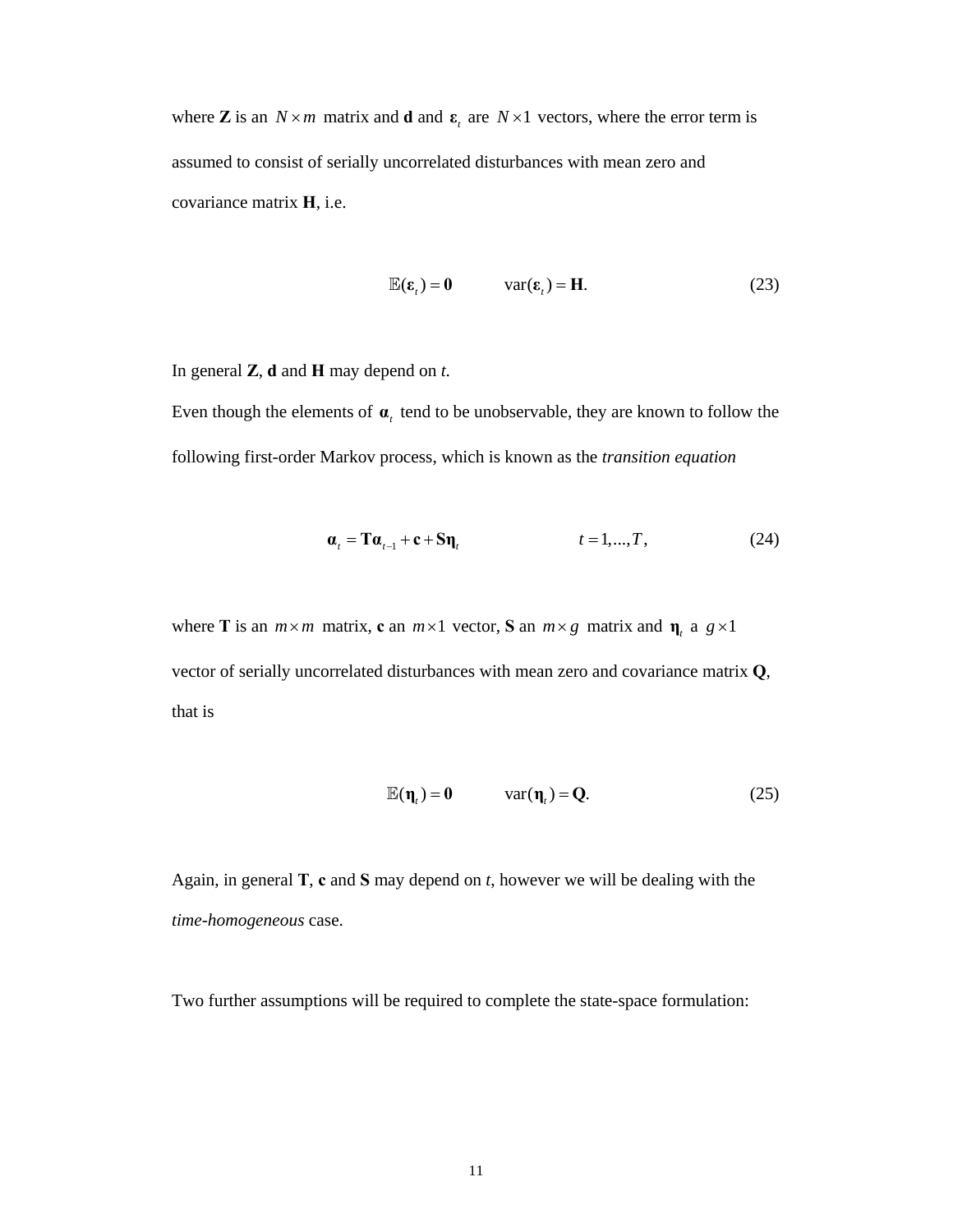• The initial state vector  $\mathbf{a}_0$  has a mean of  $\mathbf{a}_0$  and a covariance matrix  $\mathbf{P}_0$ , that is

$$
\mathbb{E}(\boldsymbol{\alpha}_0) = \boldsymbol{a}_0 \quad \text{var}(\boldsymbol{\alpha}_0) = \boldsymbol{P}_0. \tag{26}
$$

• The disturbance terms  $\varepsilon$ , and  $\eta$ , are uncorrelated with each other in all time periods and uncorrelated with the initial state, that is

$$
\mathbb{E}(\varepsilon_{t}\mathbf{\eta}_{s}') = \mathbf{0} \quad \text{for all } s, t = 1, ..., T \quad (27)
$$

and

$$
\mathbb{E}(\varepsilon_t \alpha'_0) = 0 \qquad \mathbb{E}(\eta_t \alpha'_0) = 0 \qquad t = 1, ..., T. \tag{28}
$$

The important concept behind the state space formulation is the separation of the noise driving the system dynamics  $\mathbf{\eta}_t$  and the observational noise  $\mathbf{\varepsilon}_t$ .

The *Kalman filter* is applied recursively in order to compute the optimal estimator of the state vector at time *t* given all the information currently available, which consists of the observations up to and including  $y_t$ . Assuming a Gaussian state space, the disturbances and the initial state vector will be normally distributed, and hence the likelihood function can be calculated using prediction error decomposition.

In a state-space model the system matrices will usually depend on a set of unknown parameters, in our case 14, referred to as *hyper-parameters* and defined in Table 1 below. Using the Kalman filter to construct the likelihood function and then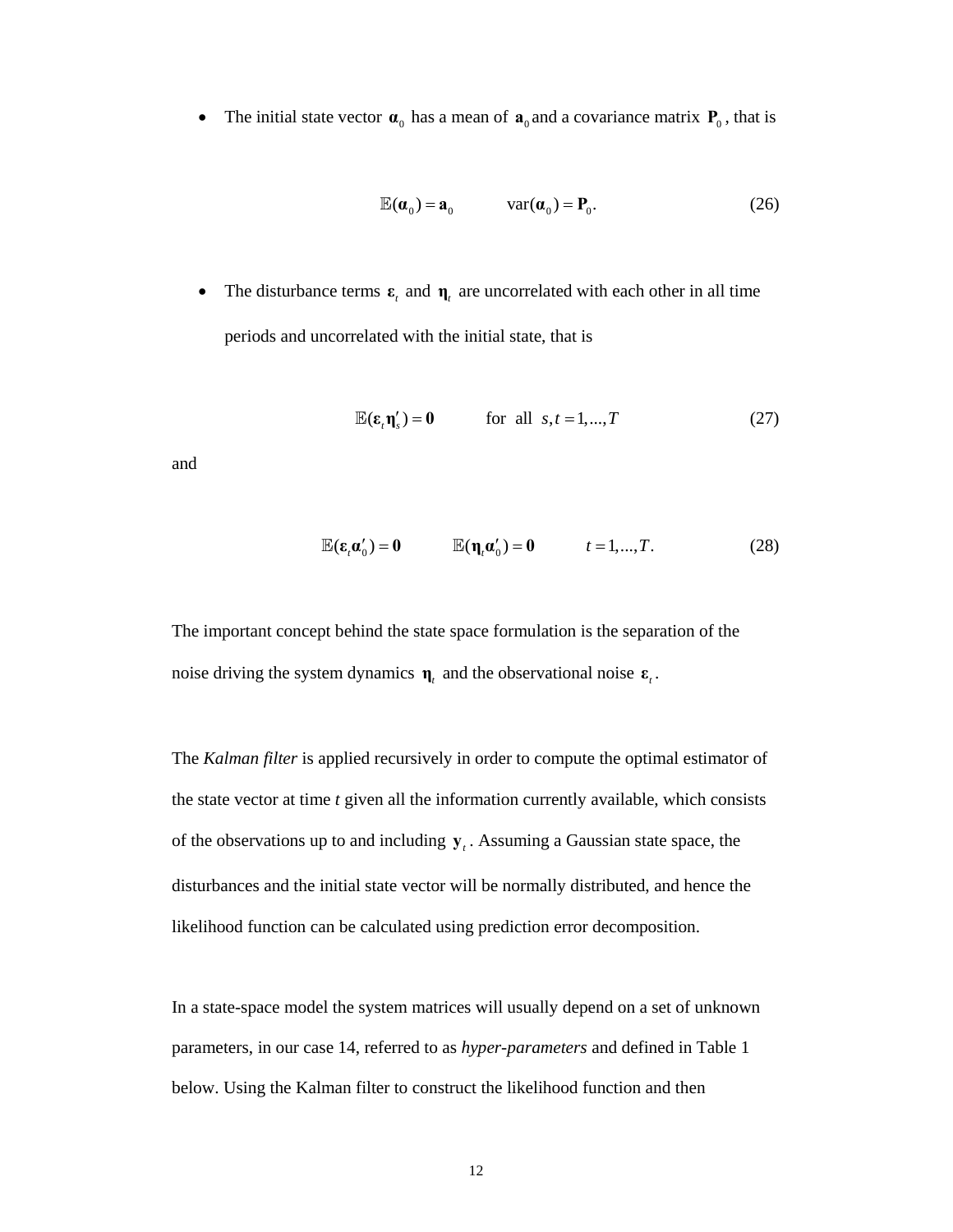maximizing it using a suitable numerical optimization procedure, we can carry out maximum likelihood estimation of the hyper-parameters. The joint probability of a set of *T* observations can be expressed in terms of conditional distributions. For a multivariate normal we have

$$
L(\mathbf{y}; \mathbf{\varphi}) = \prod_{t=1}^{T} p(\mathbf{y}_t | \mathbf{Y}_{t-1}),
$$
\n(29)

where  $p(\mathbf{y}_t | \mathbf{Y}_{t-1})$  is the distribution of  $\mathbf{y}_t$  conditional on the information at time  $t-1$ , i.e.  $Y_{t-1} = (y_{t-1}, y_{t-2},..., y_1)'$ . Since we have a Gaussian model we can write the loglikelihood function in *prediction error decomposition form* as

$$
\log L(\mathbf{\varphi}) = -\frac{NT}{2} \log 2\pi - \frac{1}{2} \sum_{t=1}^{T} \log |\mathbf{F}_t| - \frac{1}{2} \sum_{t=1}^{T} \mathbf{v}_t' \mathbf{F}_t^{-1} \mathbf{v}_t, \tag{30}
$$

where  $\mathbf{F}_t$  is estimated by the covariance matrix obtained from the Kalman filter as

$$
\mathbf{F}_{t} = \mathbf{Z}\mathbf{P}_{t|t-1}\mathbf{Z}' + \mathbf{H}
$$
 (31)

and  $\mathbf{v}_t$  is the vector of *prediction errors* given by

$$
\mathbf{v}_{t} = \mathbf{y}_{t} - \tilde{\mathbf{y}}_{t|t-1} = \mathbf{Z}(\mathbf{\alpha}_{t} - \mathbf{\alpha}_{t|t-1}) + \mathbf{\varepsilon}_{t}.
$$
 (32)

Together with the following two equations, (31) and (32) form the *measurement update equations*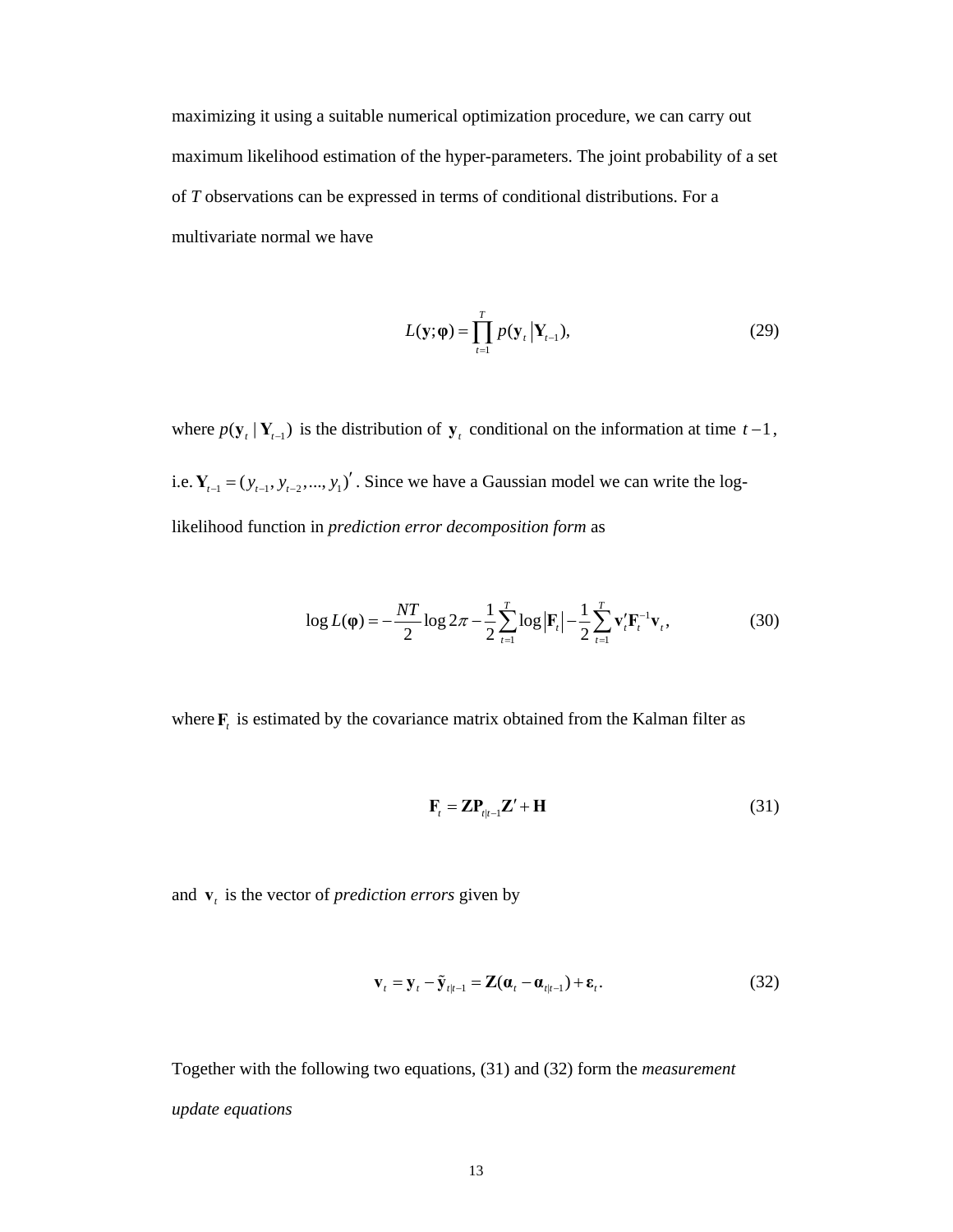$$
\mathbf{a}_{t} = \mathbf{a}_{t|t-1} + \mathbf{P}_{t|t-1} \mathbf{Z}' \mathbf{F}_{t}^{-1} \mathbf{v}_{t}
$$
 (33)

$$
\mathbf{P}_{t} = \mathbf{P}_{t|t-1} - \mathbf{P}_{t|t-1} \mathbf{Z}' \mathbf{F}_{t}^{-1} \mathbf{P}_{t|t-1}.
$$
 (34)

So first we specify starting values for the parameters. With these starting values we run the Kalman filter to obtain estimated yields and a time series for the unobserved state variables. Next, the parameters are estimated by maximizing the log-likelihood using the variable path estimates as observations. The optimized parameter values are then used as the starting values for the next iteration of the Kalman filter. This loop continues until we obtain the optimal parameter estimates (*cf.* Dempster *et al.*, 1977). The calibration code is implemented in  $C_{++}$  and the optimization is performed using a combination of global (Direct, see Jones *et al.*, 1993) and local (approximate) conjugate direction (Powell, 1964) numerical algorithms.

The starting values for the Kalman filter are given by the mean and the covariance of the unconditional distribution of the stationary state vector. The state vector is stationary if **c** and **T** are time invariant and  $|\lambda(T)| < 1$ , where  $\lambda(T)$  is the leading eigenvalue of **T**. In this case the mean  $a_0$  is given by the unique solution to

$$
\mathbf{a}_0 = \mathbf{T}\mathbf{a}_0 + \mathbf{c} \qquad \Rightarrow \qquad \mathbf{a}_0 = (\mathbf{I} - \mathbf{T})^{-1} \mathbf{c} \tag{35}
$$

and the covariance matrix  $P_0$  will be given by the unique solution to the *Riccati equation* 

$$
\mathbf{P}_0 = \mathbf{T} \mathbf{P}_0 \mathbf{T}' + \mathbf{S} \mathbf{Q} \mathbf{S}' \qquad \Rightarrow \qquad \text{vec}(\mathbf{P}_0) = (\mathbf{I} - \mathbf{T} \otimes \mathbf{T})^{-1} \text{vec}(\mathbf{S} \mathbf{Q} \mathbf{S}'). \tag{36}
$$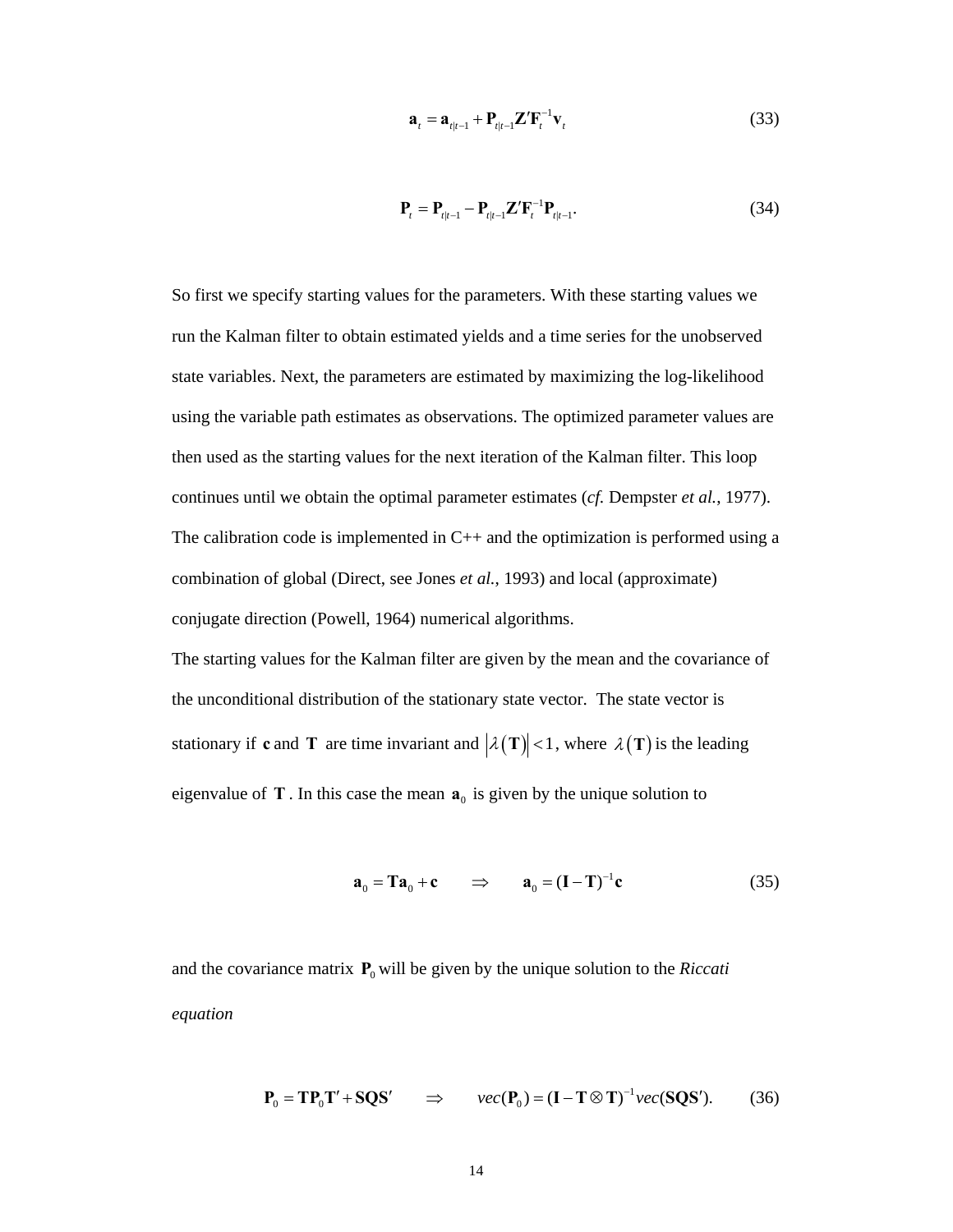In our case the observable variables are given by swap yields of different maturities, and are related to the vector of unobservable state variables  $(X, Y, R)$  via the measurement equation. The measurement equation is obtained by using (14) and adding serially and cross-sectionally uncorrelated disturbances with mean zero to take into account non-simultaneity of the observations, errors in the data, etc. The unobservable state variables are generated via the transition equations, which in our case are given by the discretized versions of (1), (2) and (3), using Euler's first order approximation, i.e.

$$
\mathbf{X}_{t+\Delta t} = X_t + (\mu_X - \lambda_X X_t + \gamma_X \sigma_X) \Delta t + \sigma_X \sqrt{\Delta t} \mathbf{\eta}_{t,X}
$$
(37)

$$
\mathbf{Y}_{t+\Delta t} = Y_t + (\mu_Y - \lambda_Y Y_t + \gamma_Y \sigma_Y) \Delta t + \sigma_Y \sqrt{\Delta t} \mathbf{\eta}_{t,Y}
$$
(38)

$$
\mathbf{R}_{t+\Delta t} = R_t + (k(X_t + Y_t - R_t) + \gamma_R \sigma_R) \Delta t + \sigma_R \sqrt{\Delta t} \mathbf{\eta}_{t,R}.
$$
 (39)

In matrix form the transition equations can now be written as

$$
\begin{pmatrix} \mathbf{X}_{t} \\ \mathbf{Y}_{t} \\ \mathbf{R}_{t} \end{pmatrix} = \mathbf{T} \begin{pmatrix} X_{t-\Delta t} \\ Y_{t-\Delta t} \\ R_{t-\Delta t} \end{pmatrix} + \mathbf{c} + \mathbf{S} \mathbf{\eta}_{t},
$$
\n(40)

where

$$
\mathbf{T} = \begin{pmatrix} 1 - \lambda_x \Delta t & 0 & 0 \\ 0 & 1 - \lambda_y \Delta t & 0 \\ k \Delta t & k \Delta t & 1 - k \Delta t \end{pmatrix}
$$
(41)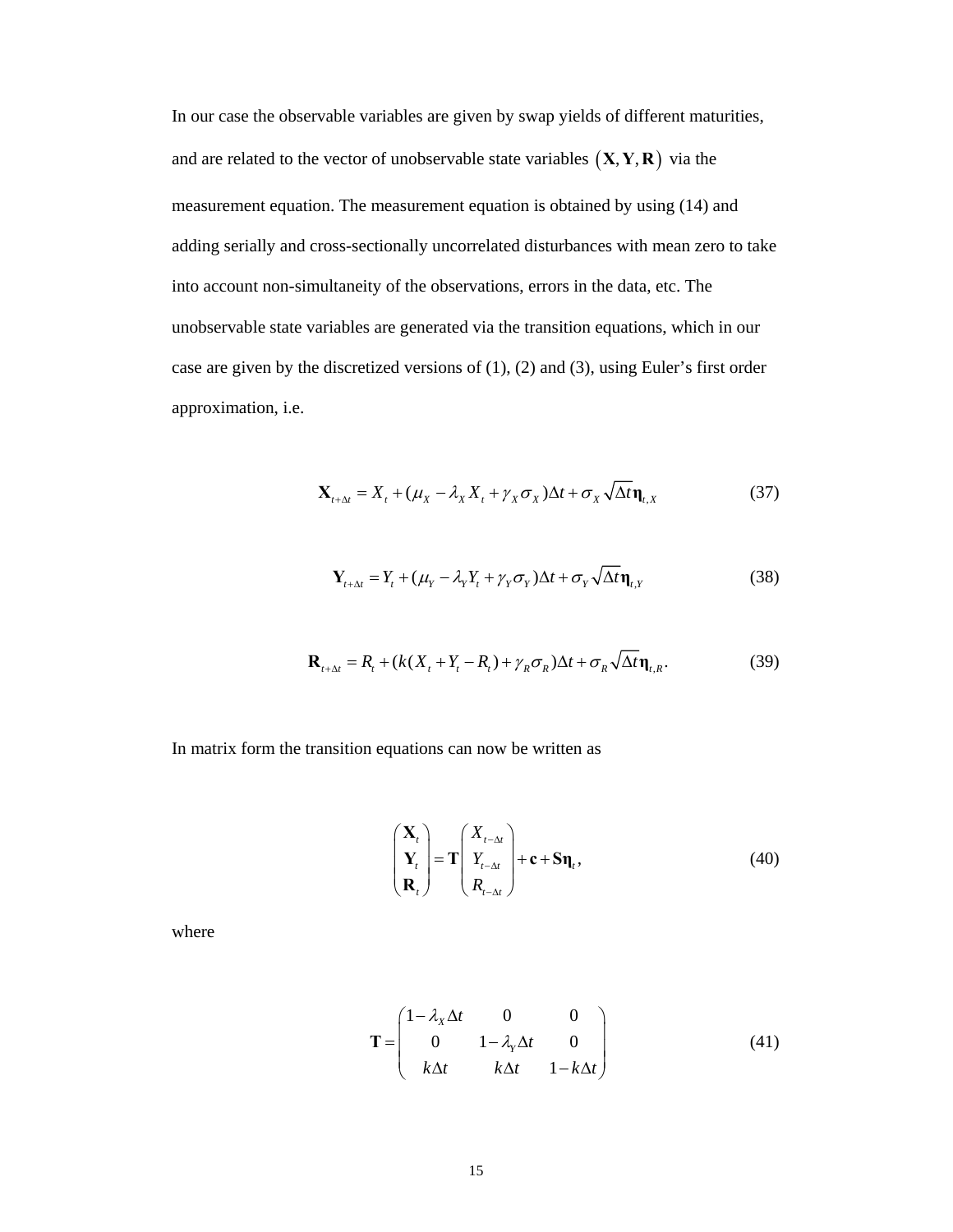$$
\mathbf{c} = \begin{pmatrix} (\mu_X + \gamma_X \sigma_X) \Delta t \\ (\mu_Y + \gamma_Y \sigma_Y) \Delta t \\ \gamma_R \sigma_R \Delta t \end{pmatrix}
$$
(42)

$$
\mathbf{S} = \begin{pmatrix} \sigma_x \sqrt{\Delta t} & 0 & 0 \\ 0 & \sigma_y \sqrt{\Delta t} & 0 \\ 0 & 0 & \sigma_R \sqrt{\Delta t} \end{pmatrix}
$$
(43)

and  $\mathbf{\eta}_t$  is a vector with serially uncorrelated disturbances satisfying

$$
\mathbb{E}(\mathbf{\eta}_{t}) = \mathbf{0} \quad \text{var}(\mathbf{\eta}_{t}) = \begin{pmatrix} 1 & \rho_{XY} & \rho_{XR} \\ \rho_{XY} & 1 & \rho_{YR} \\ \rho_{XR} & \rho_{YR} & 1 \end{pmatrix} . \tag{44}
$$

In the current literature, several approaches have been adopted to estimate the covariance matrix of the measurement errors. For example, De Jong and Santa Clara (1999) used a spherical covariance matrix,  $H = hI$ , whereas Babbs and Nowman (1999) use a diagonal matrix. De Jong (2000) uses a full covariance matrix.

We adopted a diagonal covariance matrix approach, optimizing the measurement errors using group one-at-a-time search with two groups: in the first group the model parameters were optimized followed by the optimization of the measurement errors in the second group. This process is repeated until convergence. This method is preferred over the full optimization with 14 model parameters and 16 measurement errors due to the scale of the optimization problem in the latter. Even though the full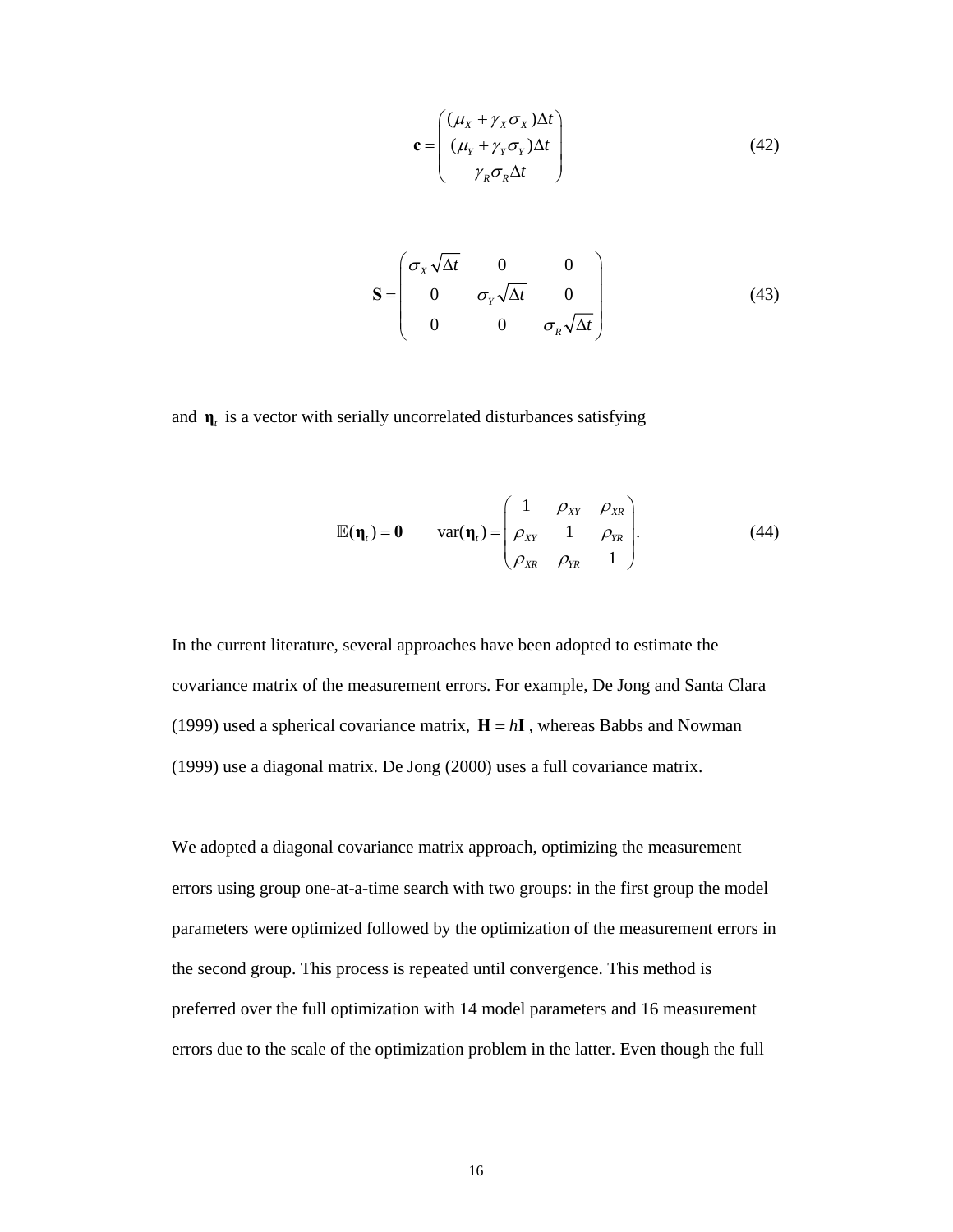covariance matrix is to be highly preferred, it is avoided in our case since using yields of 16 different maturities would result in 136 noise parameters to be estimated.

#### 4. Estimation and Simulation Results

For our empirical analysis yields on ordinary, fixed-for-floating rate Euro swap contracts are used. Dai and Singleton (2000) point out that these yields are preferable for analysis for the following reasons. The swap markets provide 'constant maturity' yield data, whereas in the Treasury market the maturities of 'constant maturity' yields are only approximately constant or the data represent interpolated series. Additionally, the on-the-run treasuries that are often used in empirical studies are typically on 'special' in the repo market. So, strictly speaking, the Treasury data should be adjusted for repo specials prior to any empirical analysis. Unfortunately, the requisite data for making these adjustments are not readily available, and, consequently, such adjustments are rarely made.

For estimation and calibration purposes, we used weekly Euro swap data for the period June 1997 to December 2002 (a total of 292 time points) of 16 different yields with maturities equal to 1, 3 and 6 months and 1, 2, 3, 4, 5, 6, 7, 8, 9, 10, 15, 20 and 30 years. The length of the sample period was determined in part by the unavailability of reliable long-term swap data for years prior to 1997.

The estimation results are presented in Table 1. All parameter estimates have plausible values and all are statistically significant, unlike the estimates found by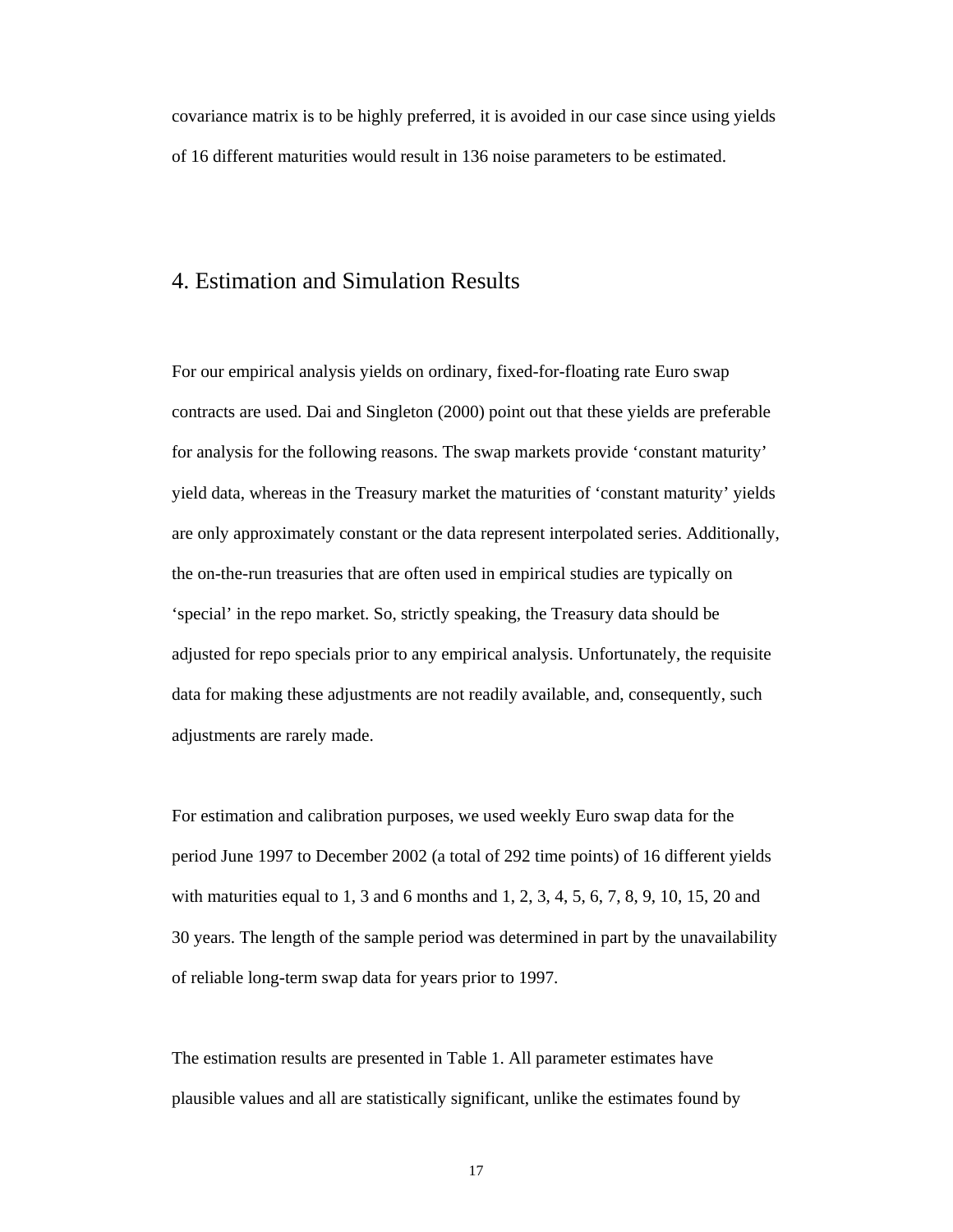Babbs and Nowman (1999), who looked at Kalman filtering generalized Vasicek models. However they only used yields of eight different maturities and Geyer and Pichler (1999) show that a large number of maturities is important to improve the precision of the parameter estimates.

Table 2 provides the estimated standard deviations  $\sqrt{h_i}$  of the measurement errors, where  $h_i$  is the i<sup>th</sup> diagonal element of the covariance matrix **H**. In particular, these standard deviations range from less than 1 basis point for the seven-year yield to 24 basis points for the thirty-year rate. These measurement errors compare in magnitude to those in Babbs and Nowman (1999) and compare very favourably to studies by, for example Chen and Scott (1993) and Geyer and Pichler (1996), who both estimate the multifactor Cox-Ingersoll-Ross model on U.S. data.

Similar to Geyer and Pichler (1996), the error standard deviations exhibit a distinct Ushaped pattern as depicted in Figure 4. A possible explanation for this might be that the observed data for the medium range are highly correlated and therefore easier to fit. It also indicates that using the one-month yield as a proxy for the short rate is likely to give rise to serious problems.

Like the Babbs and Nowman (1999) paper, we also look at the factor loadings of this three-factor model as a function of maturity to determine the nature of the factors calculated by the Kalman filter. As factor loadings correspond to orthogonal Brownian motions, rather than correlated innovations, we use a Cholesky decomposition as described in Section 2 to transform the stochastic differential equations. The curve for each factor represents the change in yield caused by a shock from that factor of one standard deviation ( $dy_{LT}/dZ_i$ ). For comparison with Babbs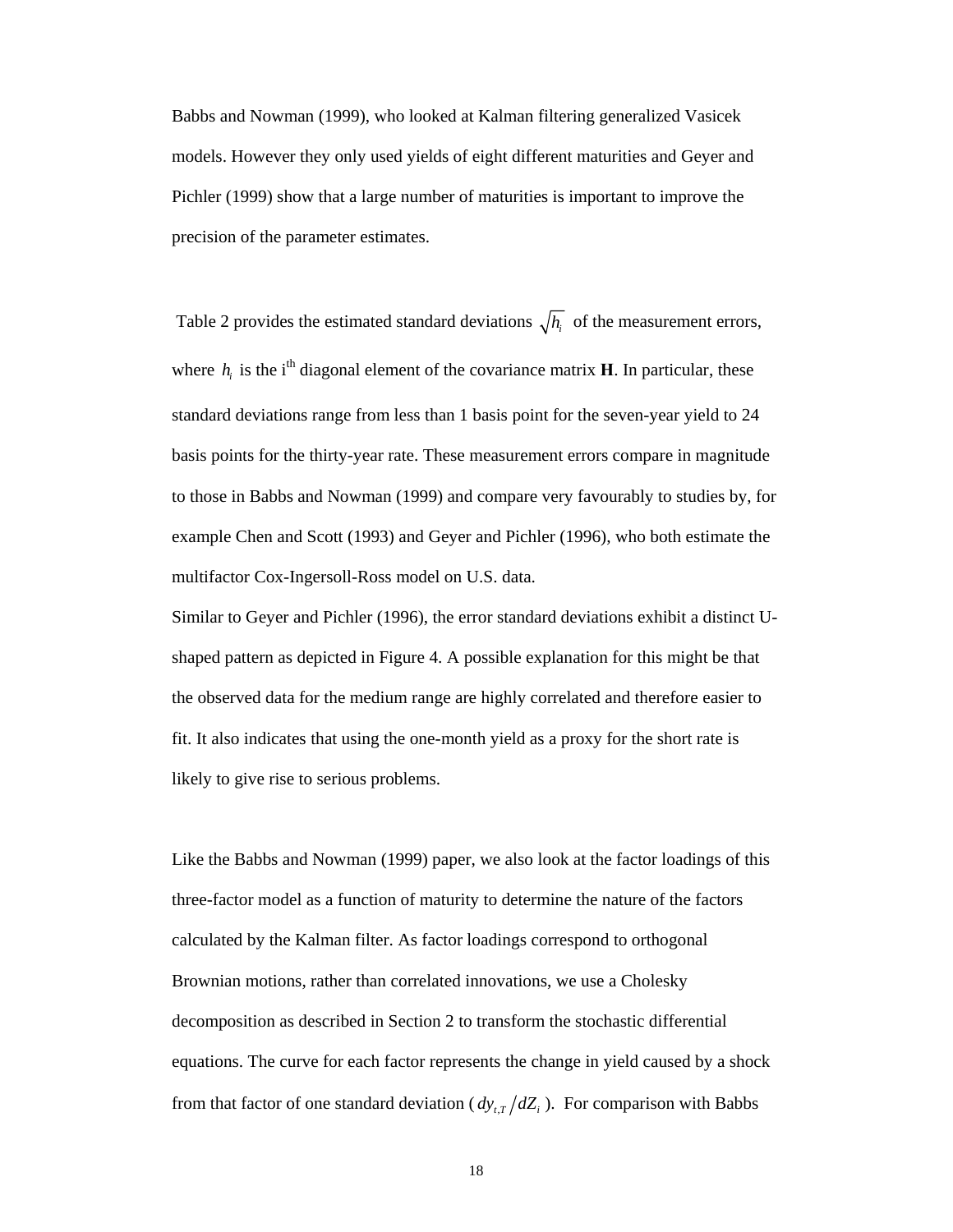and Nowman (1999), we also impose the following three additional restrictions: the second factor has approximately zero impact on the term structure at the five-year maturity and the third factor loading disappears at around two and twelve years. This gives a set of nine equations in nine unknowns.

Figure 5 plots the factor loadings for the three-factor model. Whereas Babbs and Nowman found that their third factor loading had a negligible effect, we find all three factors have a significant impact on the yields of all maturities. We also find that the range of the impact of the three factors on the yields is similar to that found by Litterman and Scheinkman (1991).

#### 4.1 Simulation Results

One of the objectives of this paper is to propose a term structure model that is tractable in forward simulations but can still capture the salient features of the yield curve. To test our model, we performed a backtest over 2003. Using the historical 52 weekly data points for the yields over 2003, we calculated the mean level and the weekly standard deviation for each of the sixteen maturities. We then simulated forward from January 2003 to January 2004 using the parameter estimates given in Table 1. In total 500 scenarios were generated and for each the mean and standard deviation for each of the sixteen maturities was calculated. Averaging over all scenarios finally gives an average mean and standard deviation for the simulated yields.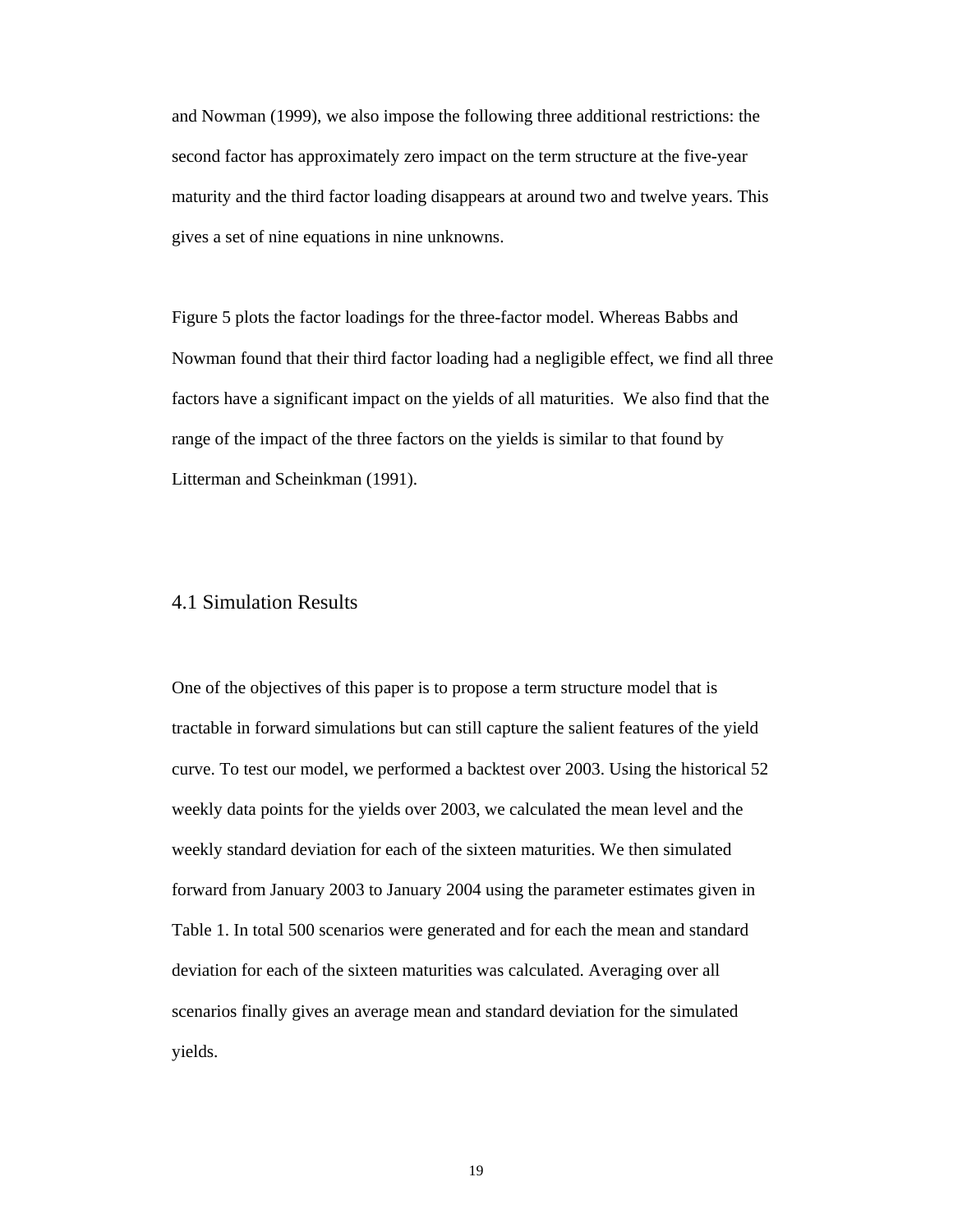Figure 6 plots the mean level of the yields for both the historical and the simulated data and Figure 7 plots the standard deviation. As can be observed from Figure 6 the two sets of means closely match each other. Figure 7 shows that the simulated standard deviations slightly over-estimate the historical ones. However, as Figure 8 shows, yields were more stable in 2003 relative to 1997-2002, which would explain this discrepancy.

Another objective was to have a model that was able to simulate the various yield curve dynamics encountered in practice, e.g. steepening, flattening and inversion. Figures 9 and 10 show historical yields up to 2002 followed by simulated yields for two years. Figure 9 demonstrates the model can simulate steepening and flattening, while Figure 10 demonstrates that the model can simulate inversion.

#### 5. Conclusions

The objective of this paper is to identify a model that captures the salient features of the whole term structure, rather than one that just focuses on the short-term interest rate. It also has to be tractable in order to form a basis for asset pricing applications and forward simulations. To this end, we consider a three-factor continuous-time model within the affine class with a closed-form solution for the bond prices.

For our empirical analysis, the model is expressed in a state-space formulation which allows us to take into account both the cross-sectional and time-series information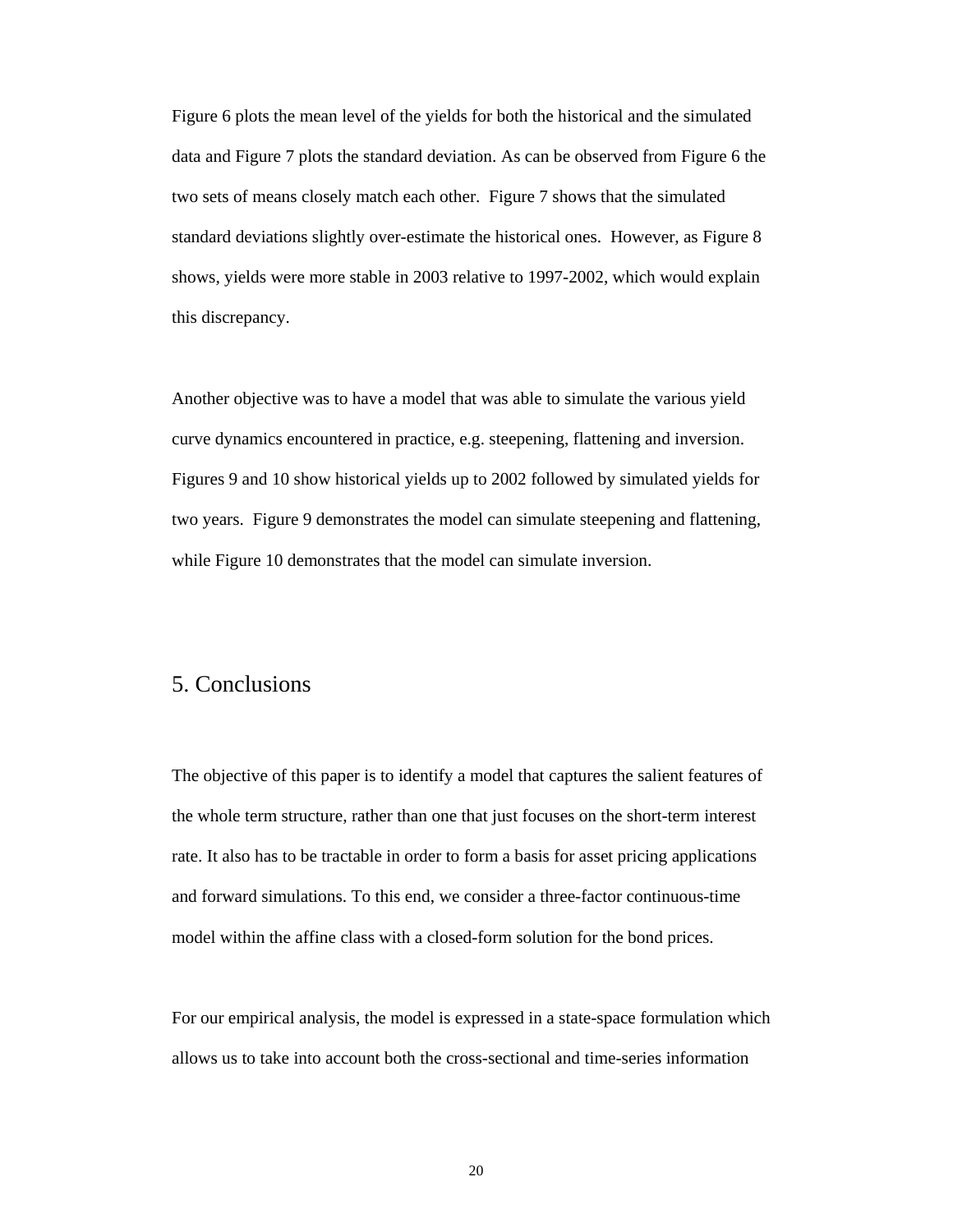contained in the term structure data and we use the Kalman filter to estimate the parameters.

The model explains the cross-section of interest rates well with reasonably small yield errors. We also show that in forward simulations this model gives rise to a wide and realistic range of future interest rate scenarios, as shown by both the backtest and the simulations involving flattening / steepening / inversion of the yield curve.

# Acknowledgements

The authors would like to express their gratitude to Pioneer Investments for their continuing support. In particular we would like to express our appreciation and thanks to Francesco Sandrini and Mark Scrowston. We are grateful to Professor Dempster for his many helpful suggestions, which greatly improved the final version of this paper.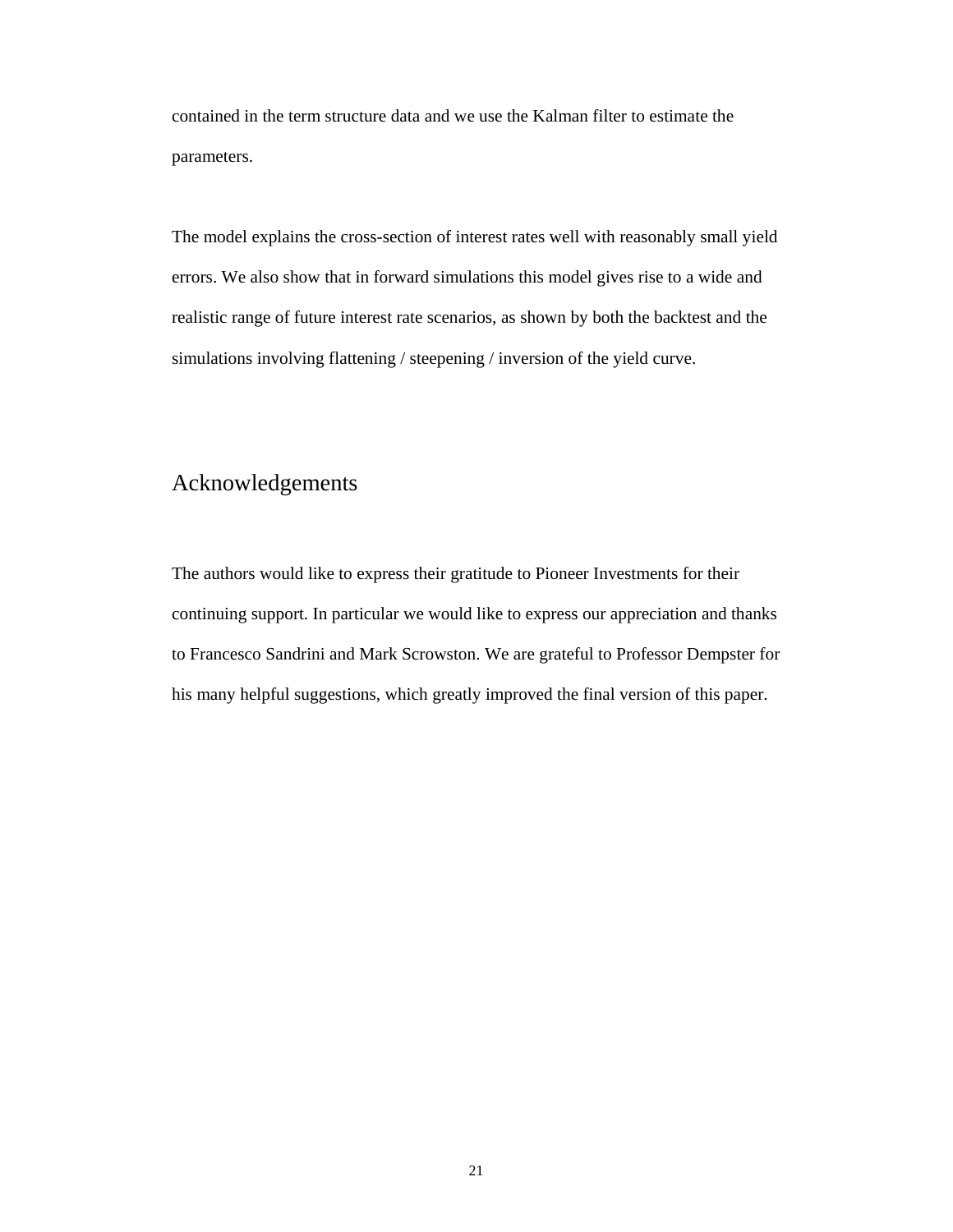# References

- Andersen, T.G., Benzoni, L., Lund, J., 2004. Stochastic volatility, mean drift, and jumps in the short-term interest rate. Working Paper, Carlson School of Management, University of Minnesota, Minneapolis.
- Babbs, S.H., Nowman, K.B., 1999. Kalman filtering of generalized Vasicek term structure models. Journal of Financial and Quantitative Analysis 34 (1), 115-- 130.
- Cairns, A.J.G., 2004. A family of term-structure models for long-term risk management and derivative pricing. Mathematical Finance 14 (3), 415--444.
- Chan, K.C., Karolyi, G.A., Longstaff, F.A., Sanders, A.B., 1992. An empirical comparison of alternative models of the short-term interest rate. Journal of Finance 47 (3), 1209--1227.
- Chen, R., Scott, L., 1993. ML estimation for a multifactor equilibrium model of the term structure. Journal of Fixed Income 3, 14--31.
- Cox, J.C., Ingersoll, J.E., Ross, S.A., 1985. A theory of the term structure of interest rates. Econometrica 53 (2), 385--407.
- Dai, Q., Singleton, K.J., 2000. Specification analysis of affine term structure models. Journal of Finance 55 (5), 1943--1978.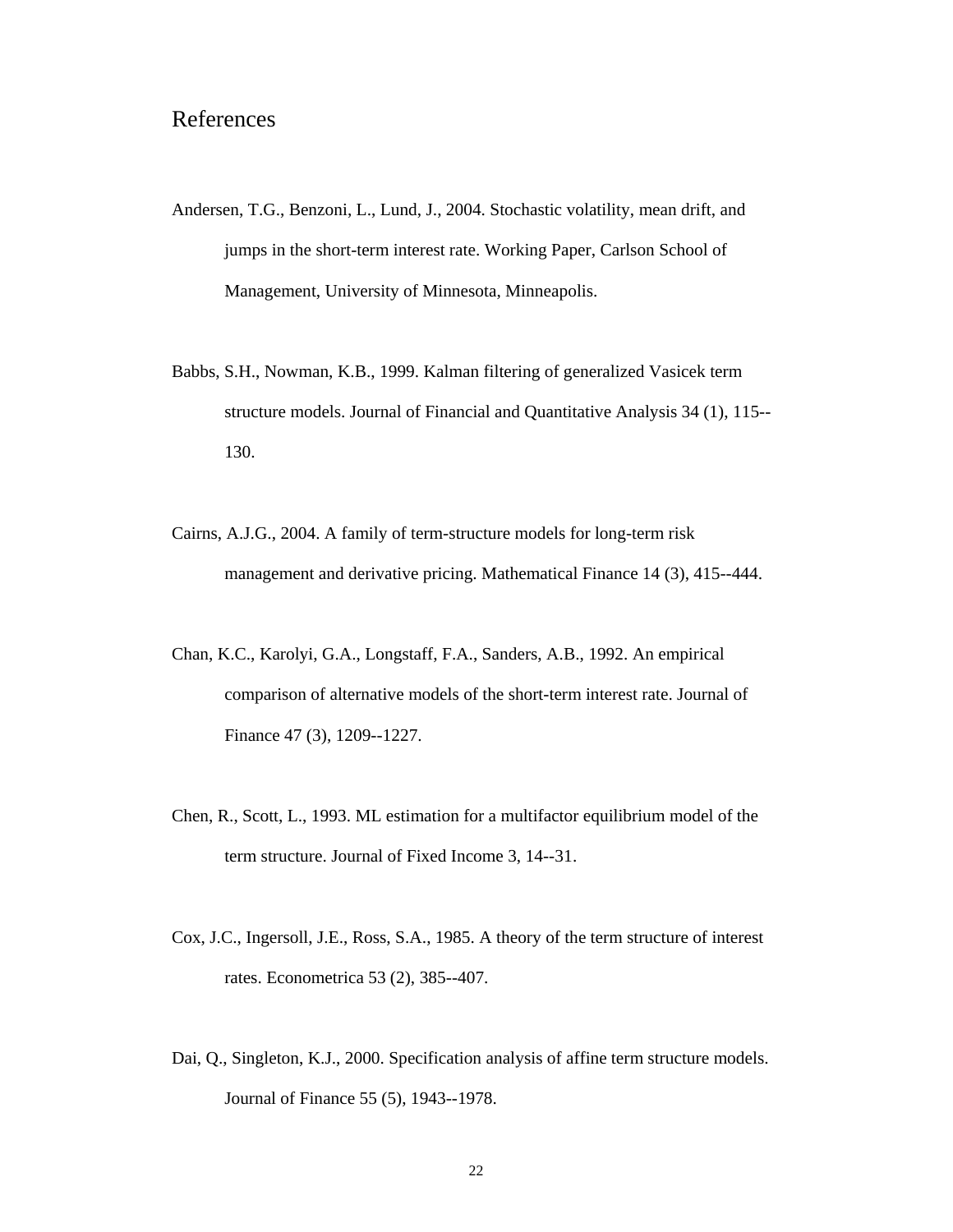- De Jong, F., 2000. Time-series and cross-section information in affine term- structure models. Journal of Business and Economic Statistics 18 (3), 300--314.
- De Jong, F., Santa-Clara, P., 1999. The dynamics of the forward interest rate curve: a formulation with state variables. Journal of Financial and Quantitative Analysis 34 (1), 131--157.
- Dempster, A.P., Larid, N.M., Rubin, D.B., 1977. Maximum likelihood from incomplete data via the EM-algorithm. Journal of the Royal Statistical Society: Series B 39, 1--38.
- Duffie, D., Kan, R., 1996. A yield-factor model of interest rates. Mathematical Finance 6 (4), 379--406.
- Geyer, A.L.J., Pichler, S., 1999. A state-space approach to estimate and test Cox-Ingersoll-Ross models of the term structure. Journal of Financial Research 22 (1), 107--130.

Harvey, A.C., 1993. Time Series Models*.* Hemel Hempstead: Harvester Wheatsheaf.

Heath, D., Jarrow, R., Morton, A., 1992. Bond pricing and the term structure of interest rates: a new methodology for contingent claims valuation. Econometrica 60 (1), 77--105.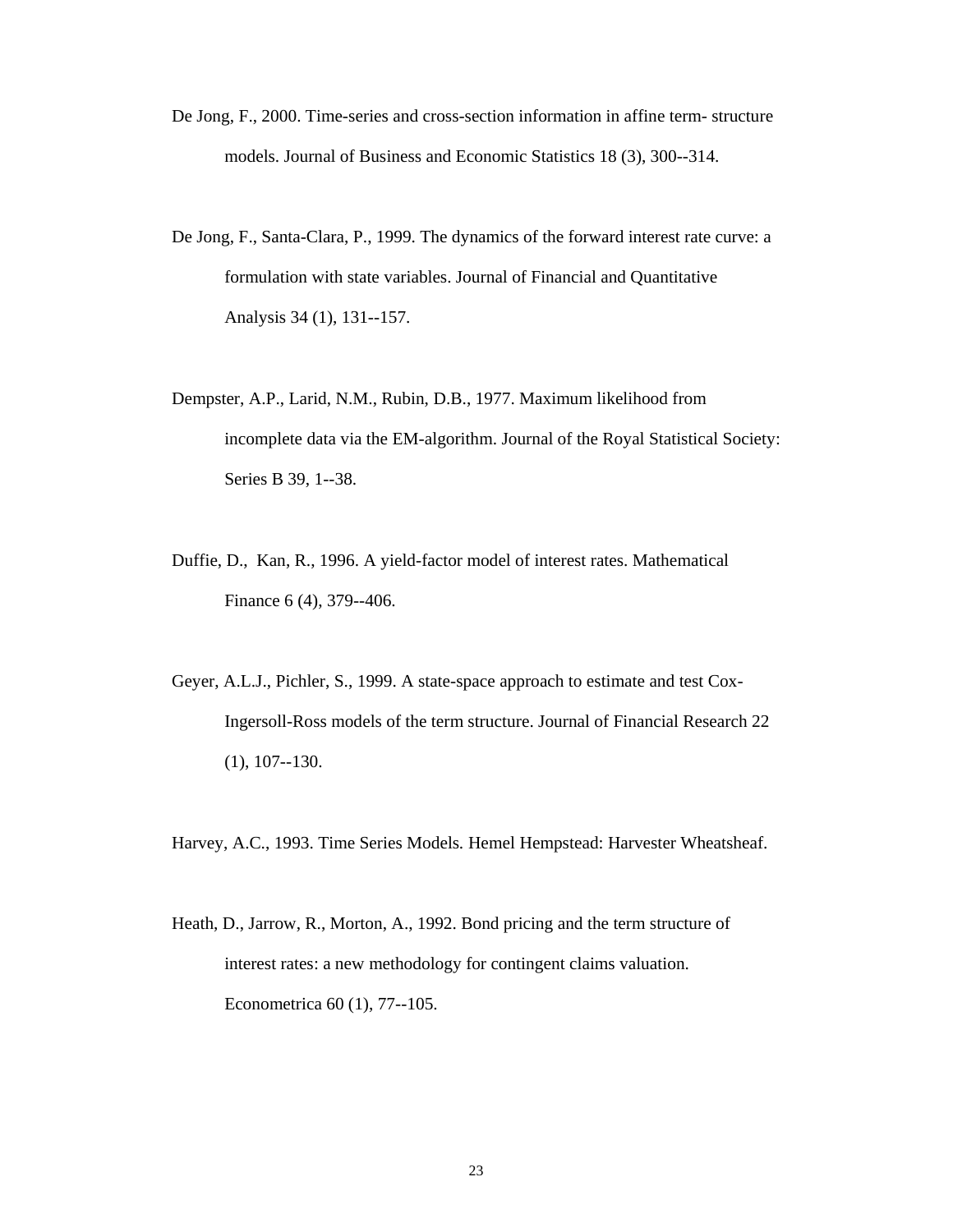- Ho, T.S.Y., Lee, S., 1986. Term structure movements and pricing interest rate contingent claims. Journal of Finance 41 (5), 1011--1029.
- Hull, J.C., White, A.D., 1990. Pricing interest rate derivative securities. Review of Financial Studies 3 (4), 573--592.
- James, J., Webber, N., 2000. Interest Rate Modelling. Wiley, Chichester.
- Jamshidian, F., 1997. LIBOR and swap market models and measures. Finance & Stochastics 1 (4), 293--330.
- Jones, D.R., Perttunen, C.D., Stuckmann, B.E., 1993. Lipschitzian optimization without the Lipschitz constant. Journal of Optimization Theory and Application 79 (1), 157--181.
- Langetieg, T.C., 1980. A multivariate model of the term structure. Journal of Finance 35 (1), 71--97.
- Litterman, R., Scheinkman, J., 1991. Common factors affecting bond returns. Journal of Fixed Income 1, 54--61.
- Litterman, R., Scheinkman, J., Weiss, L., 1991. Volatility and the yield curve. Journal of Fixed Income 1, 49--53.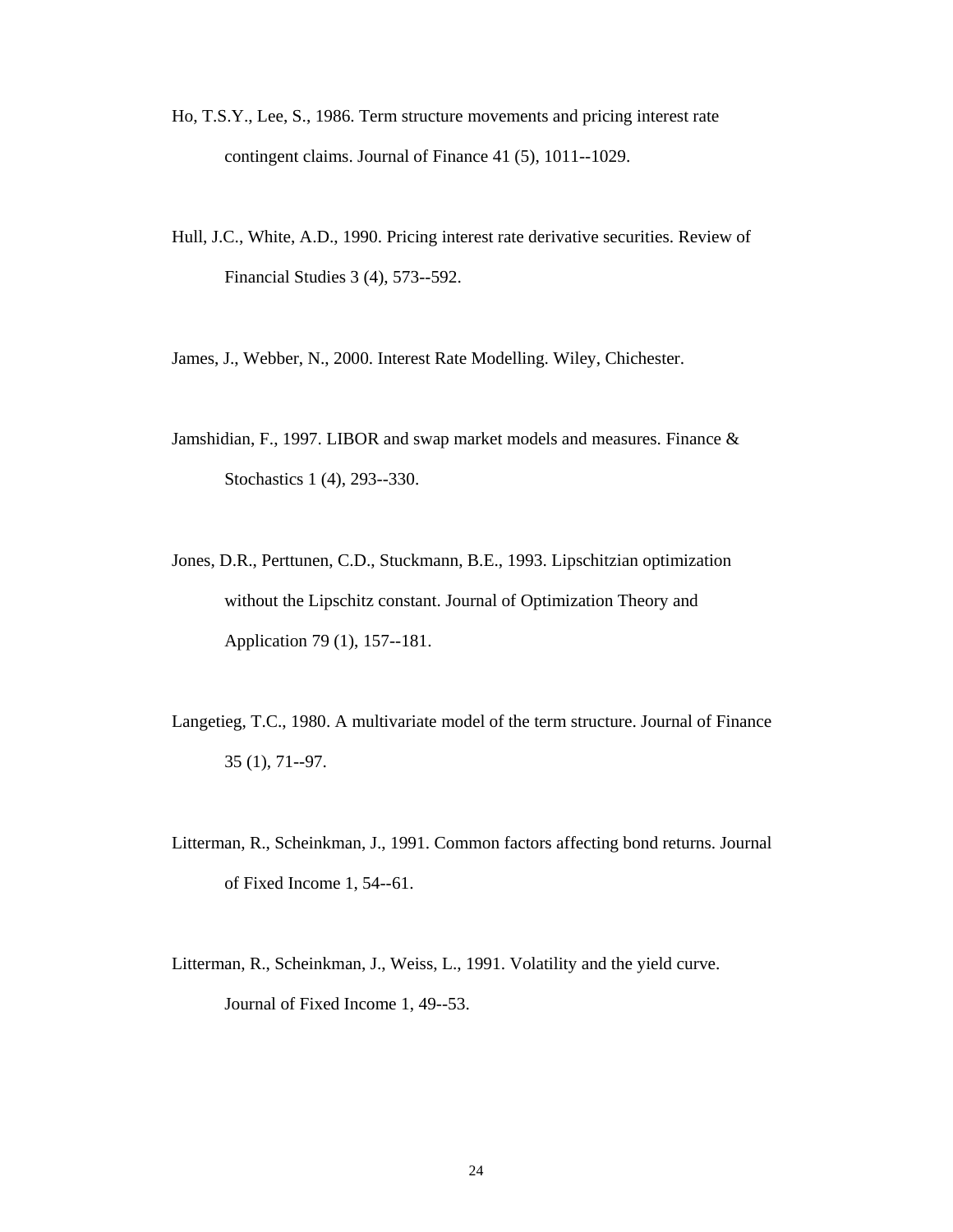- Powell, M.J.D., 1964. An efficient method of finding the minimum of a function of several variables without calculating derivatives. Computer Journal 11, 302-- 304.
- Rebonato, R., Mahal, S., Joshi, M., Buchholz, L.-D., Nyholm, K., 2005. Evolving yield curves in the real-world measures: a semi-parametric approach. Journal of Risk 7 (3), 29--61.
- Vasicek, O., 1977. An equilibrium characterization of the term structure. Journal of Financial Economics 5 (2), 177--188.
- Wilkie, A.D., Waters, H.R., Yang, S., 2004. Reserving, pricing and hedging for policies with guaranteed annuity options. British Actuarial Journal 10 (1), 101- -152.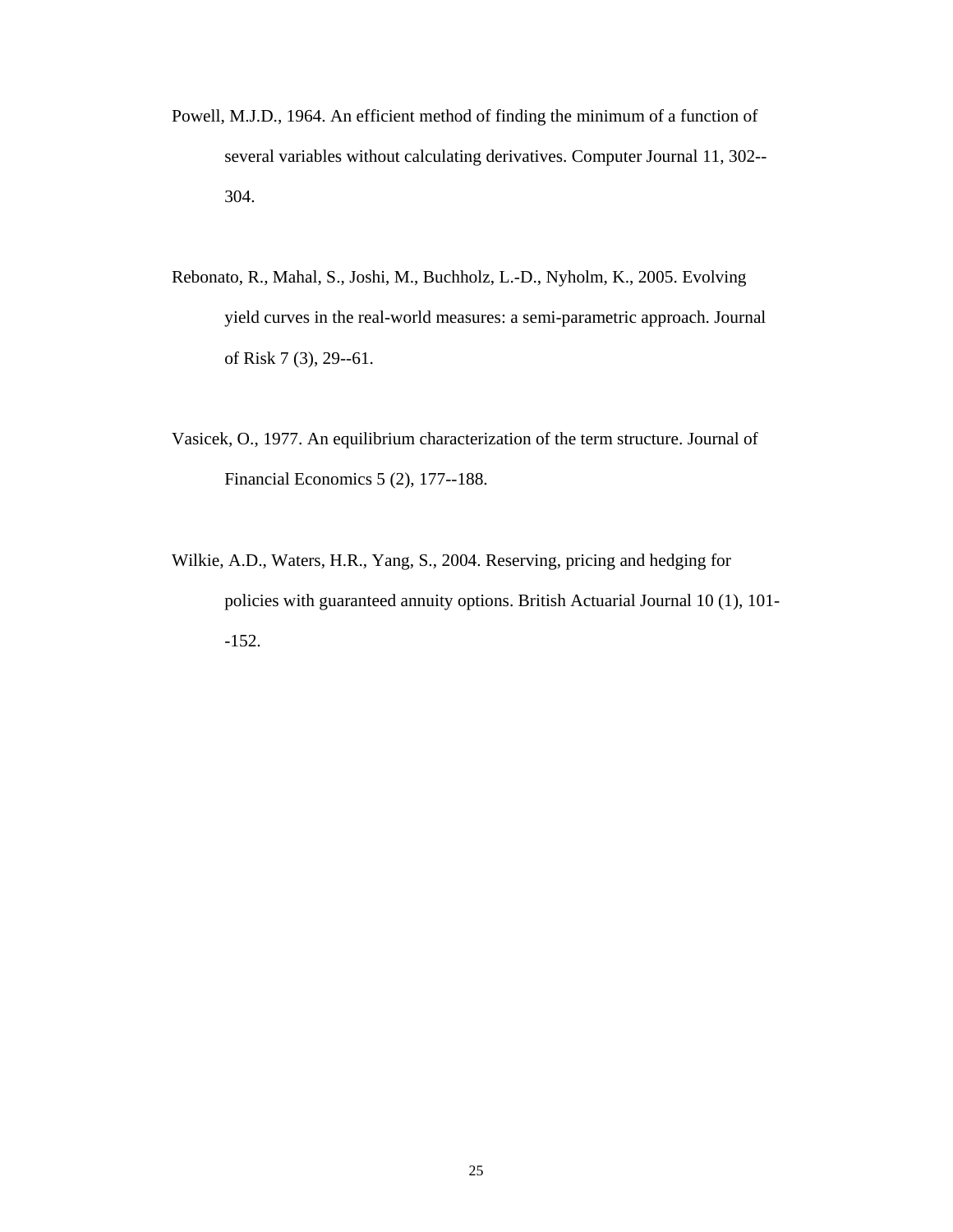

*Figure 1: 3-Month and 30-Year EU Yields for the Period June 1997 – Dec 2002*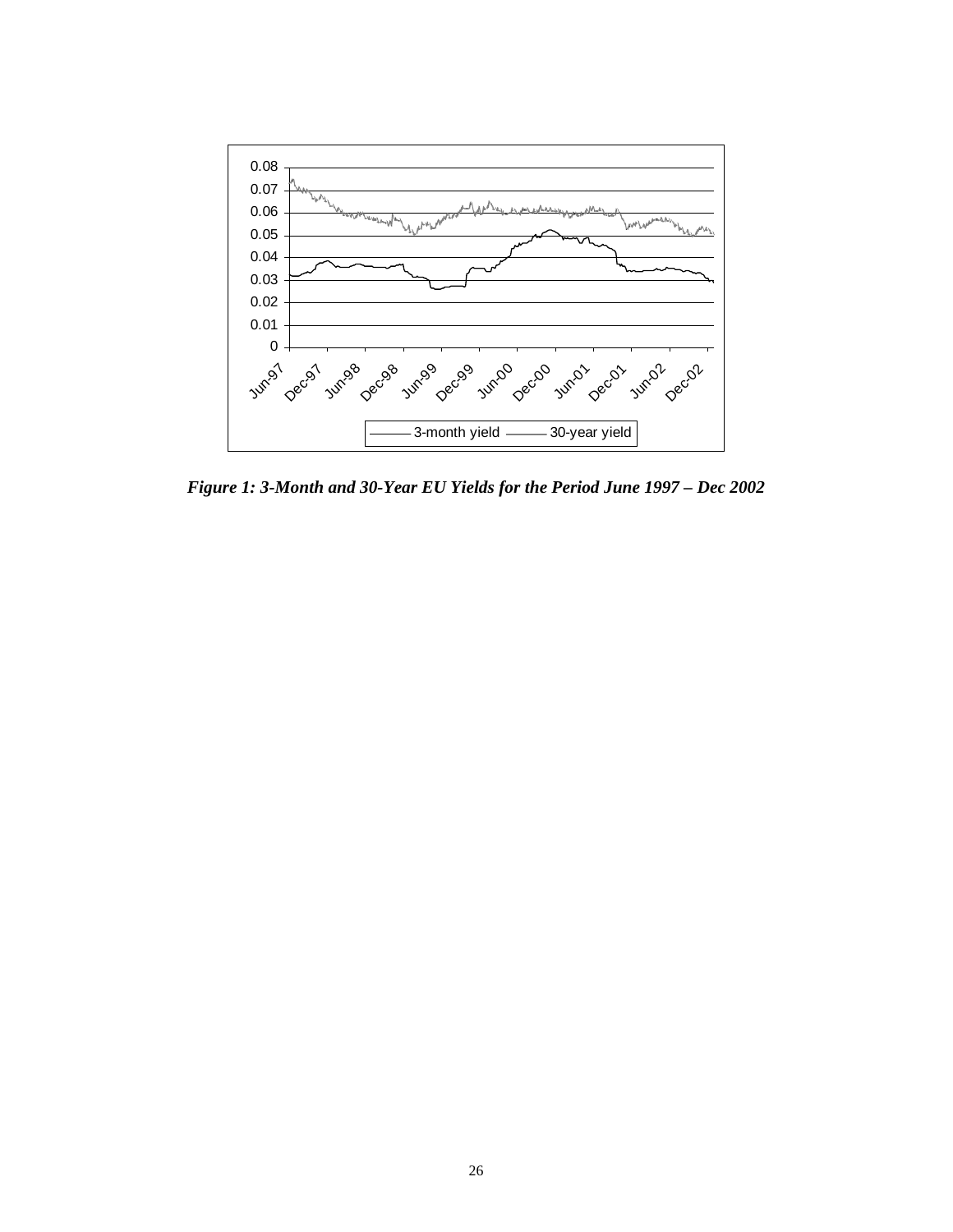

*Figure 2: Weekly Standard Deviation of Yields for the period June 1997 – Dec 2002*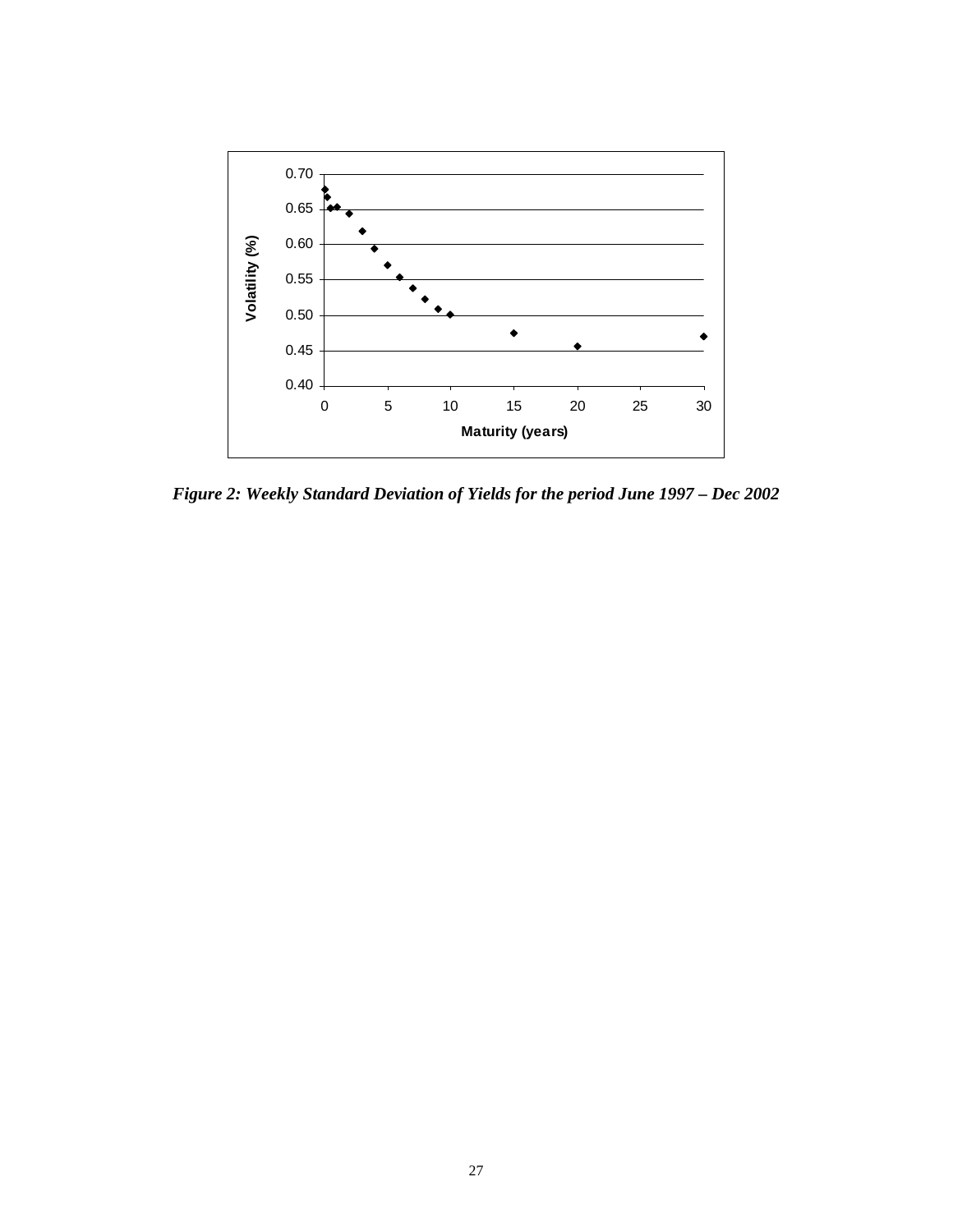

*Figure 3: Historical Swap Yields of Varying Maturities over the Period* 

 *June 1997- December 2002*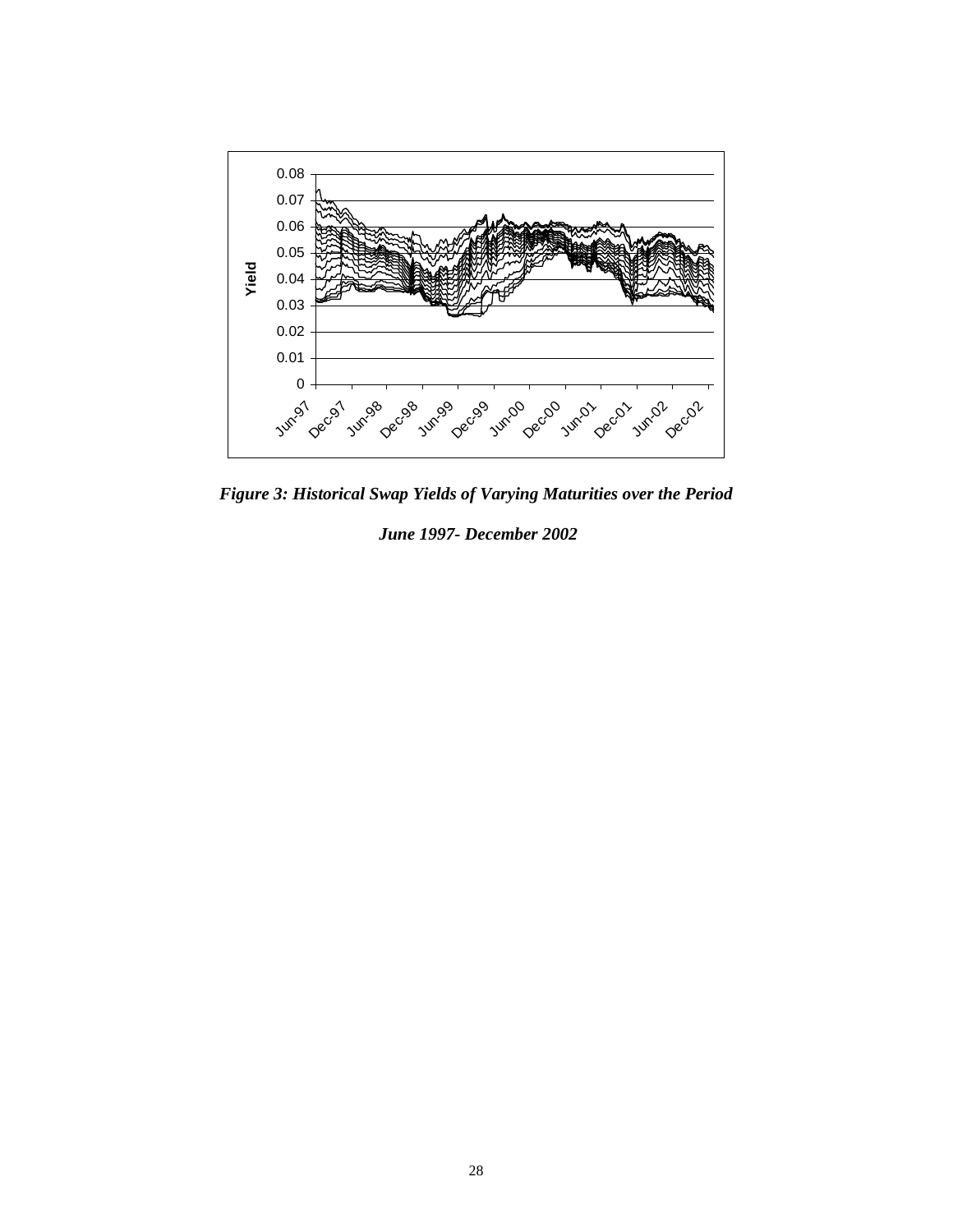| <b>Euro Data</b>                |                       | <b>Estimated Value</b> | <b>Standard</b> |
|---------------------------------|-----------------------|------------------------|-----------------|
|                                 |                       |                        | <b>Error</b>    |
| Long term risk neutral mean $X$ | $\mu_{X}/\lambda_{X}$ | 0.199                  | 1.69E-04        |
| Long term risk neutral mean $Y$ | $\mu_{Y}/\lambda_{Y}$ | $-0.134$               | 1.69E-04        |
| Speed of mean reversion $X$     | $\lambda_{\rm x}$     | 0.161                  | 1.03E-03        |
| Speed of mean reversion $Y$     | $\lambda_{\rm y}$     | 1.332                  | 6.87E-03        |
| Speed of mean reversion $R$     | $\boldsymbol{k}$      | 0.117                  | 1.64E-03        |
| Volatility $X$                  | $\sigma_{\rm x}$      | 0.030                  | 1.89E-04        |
| Volatility Y                    | $\sigma_{Y}$          | 0.186                  | 9.80E-04        |
| Volatility R                    | $\sigma_{R}$          | 0.006                  | 2.26E-04        |
| Correlation $X$ and $Y$         | $\rho_{XY}$           | $-0.642$               | 6.94E-03        |
| Correlation $X$ and $R$         | $\rho_{_{X\!R}}$      | 0.177                  | 1.82E-02        |
| Correlation $Y$ and $R$         | $\rho_{_{Y\!R}}$      | $-0.540$               | 1.81E-02        |
| Market price of risk for X      | $\gamma_{X}$          | 0.556                  | 3.91E-03        |
| Market price of risk for Y      | $\gamma_Y^{}$         | $-1.017$               | 5.50E-03        |
| Market price of risk for $R$    | $\gamma_{R}$          | 0.096                  | 1.65E-02        |

*Table 1: Estimated Parameters Using Kalman Filter*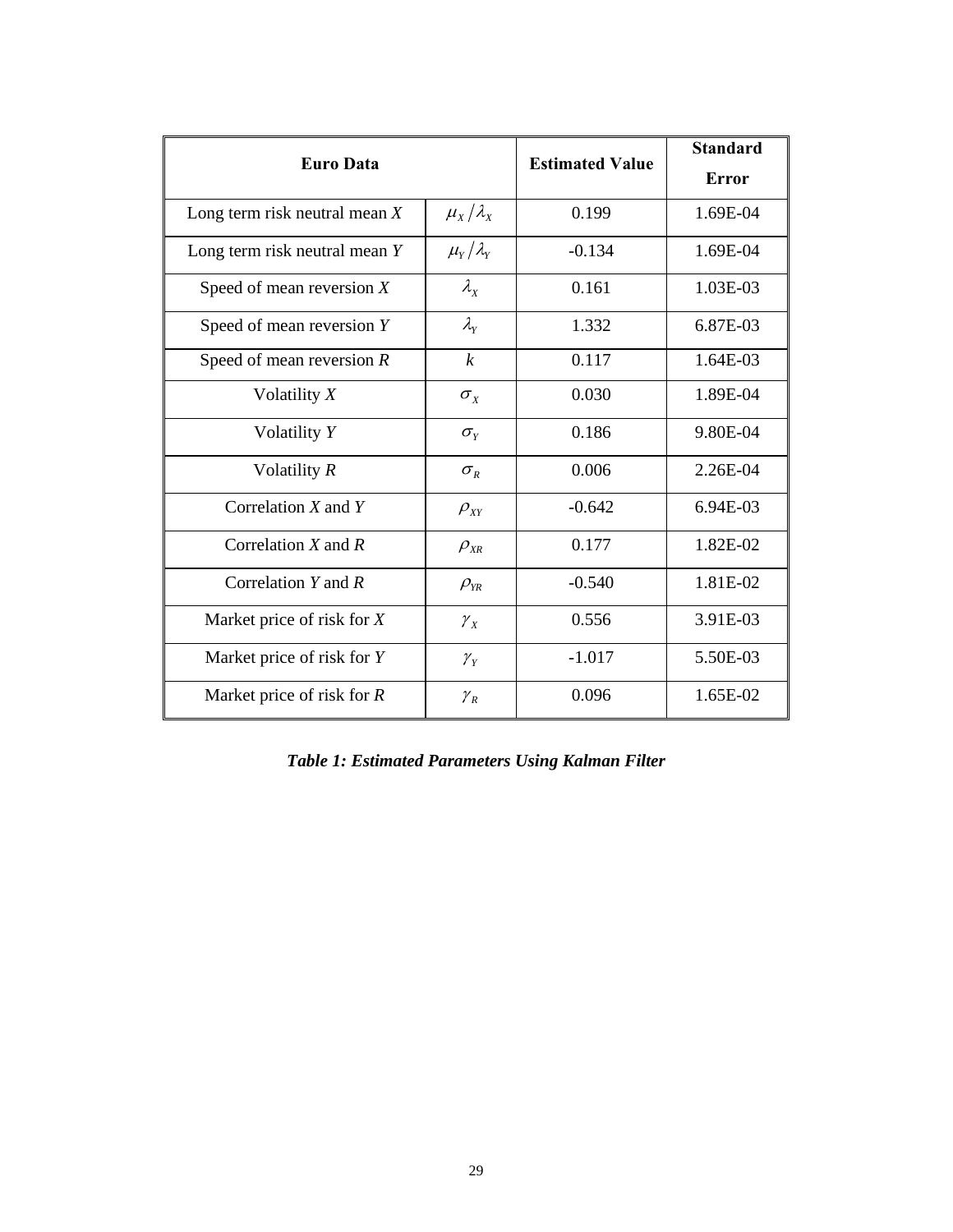|                    | <b>Maturity</b> | <b>Estimated Value</b> | <b>Standard Error</b> |
|--------------------|-----------------|------------------------|-----------------------|
| $\sqrt{h_1}$       | 1 month         | 1.57E-03               | 6.63E-05              |
| $\sqrt{h_2}$       | 3 months        | 8.64E-04               | 3.81E-05              |
| $\sqrt{h_3}$       | 6 months        | 1.55E-04               | 3.19E-05              |
| $\sqrt{h_4}$       | 1 year          | 6.71E-04               | 2.96E-05              |
| $\sqrt{h_5}$       | 2 years         | 5.08E-04               | 2.15E-05              |
| $\sqrt{h_{6}}$     | 3 years         | 2.85E-04               | 1.21E-05              |
| $\sqrt{h_{7}}$     | 4 years         | 1.49E-04               | 7.03E-06              |
| $\sqrt{h_{\rm s}}$ | 5 years         | 4.96E-05               | 4.59E-06              |
| $\sqrt{h_{9}}$     | 6 years         | 6.58E-05               | 2.89E-06              |
| $\sqrt{h_{10}}$    | 7 years         | 1.00E-05               | 3.83E-06              |
| $\sqrt{h_{11}}$    | 8 years         | 9.44E-05               | 4.1E-06               |
| $\sqrt{h_{12}}$    | 9 years         | 1.75E-04               | 7.63E-06              |
| $\sqrt{h_{13}}$    | 10 years        | 2.94E-04               | 1.28E-05              |
| $\sqrt{h_{14}}$    | 15 years        | 7.45E-04               | 3.14E-05              |
| $\sqrt{h_{15}}$    | 20 years        | 1.23E-03               | 5.32E-05              |
| $\sqrt{h_{16}}$    | 30 years        | 2.37E-03               | 1.03E-04              |

*Table 2: Measurement Errors*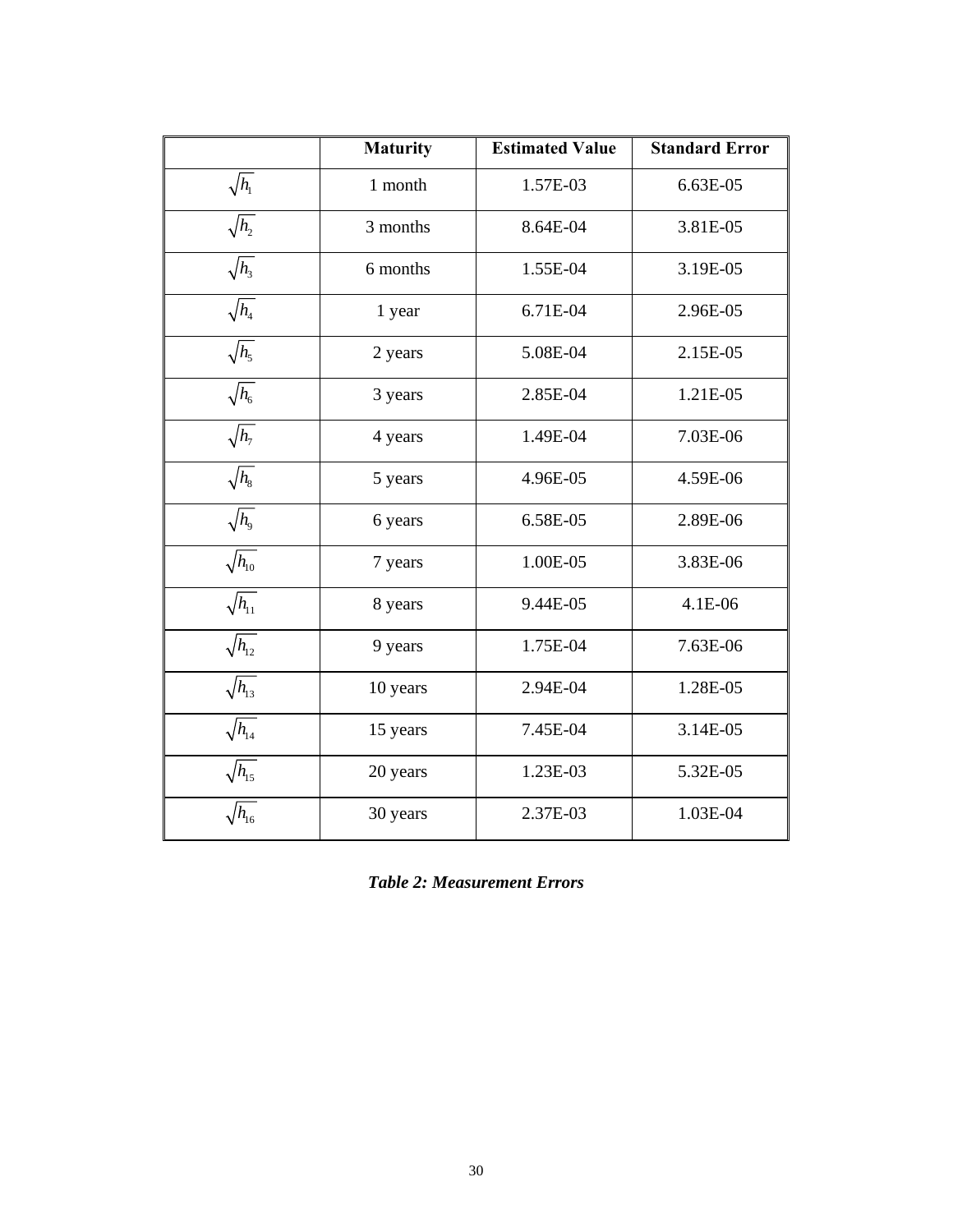

*Figure 4: Measurement Error of the Fitted Yields*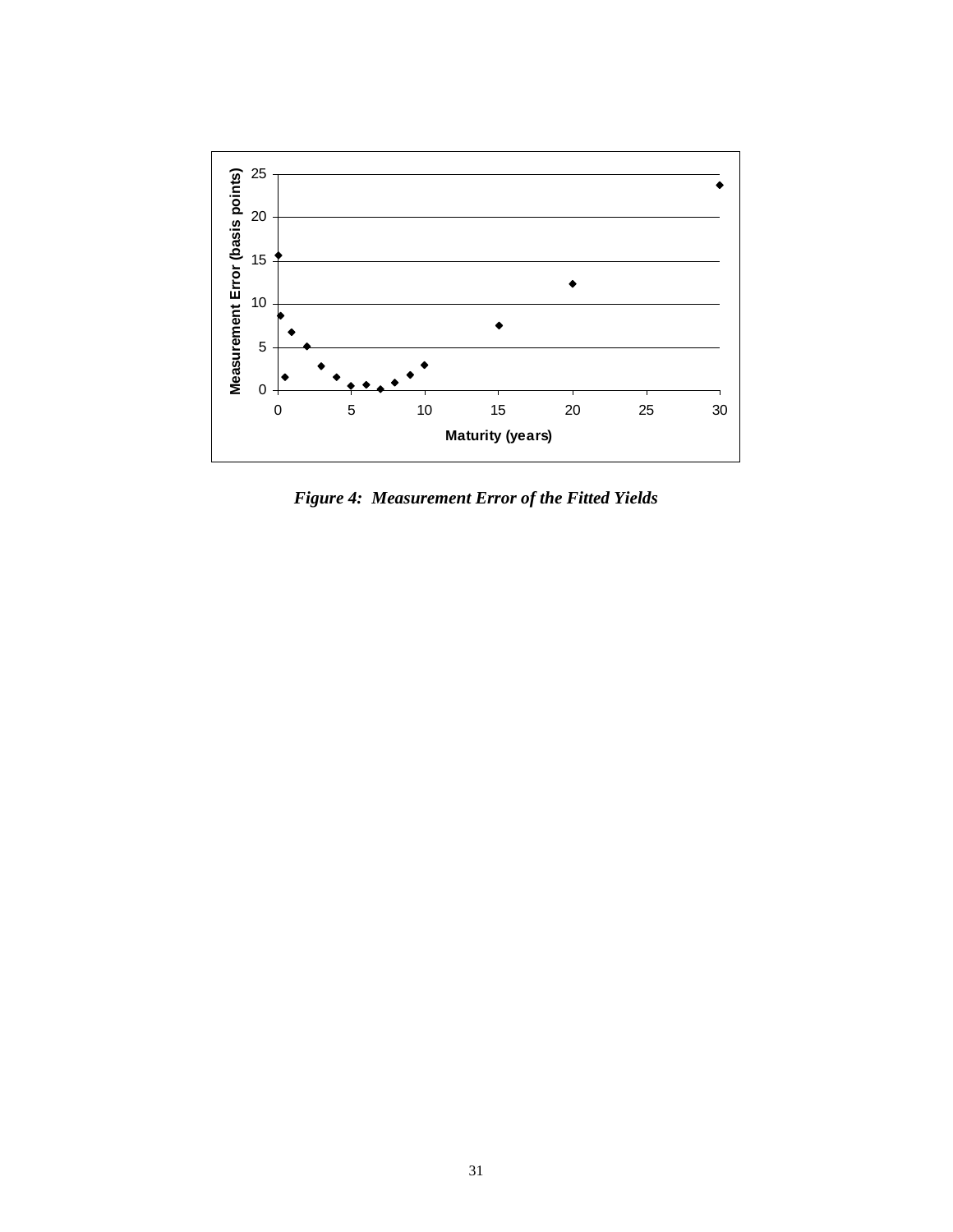

*Figure 5: Factor Loading of the Three-Factor Model*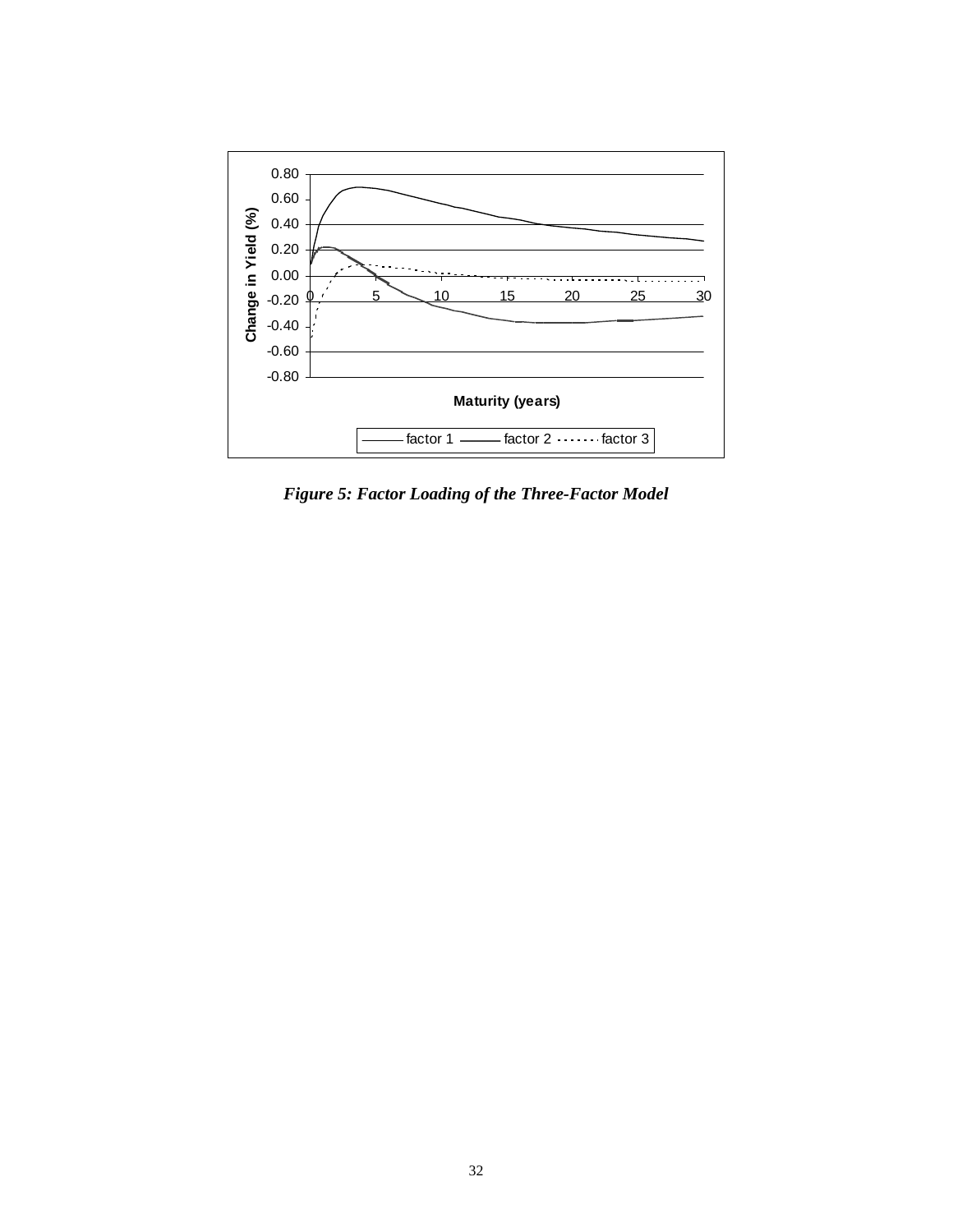

*Figure 6: Mean Level of Yields over 2003 for Historical and Simulated Data*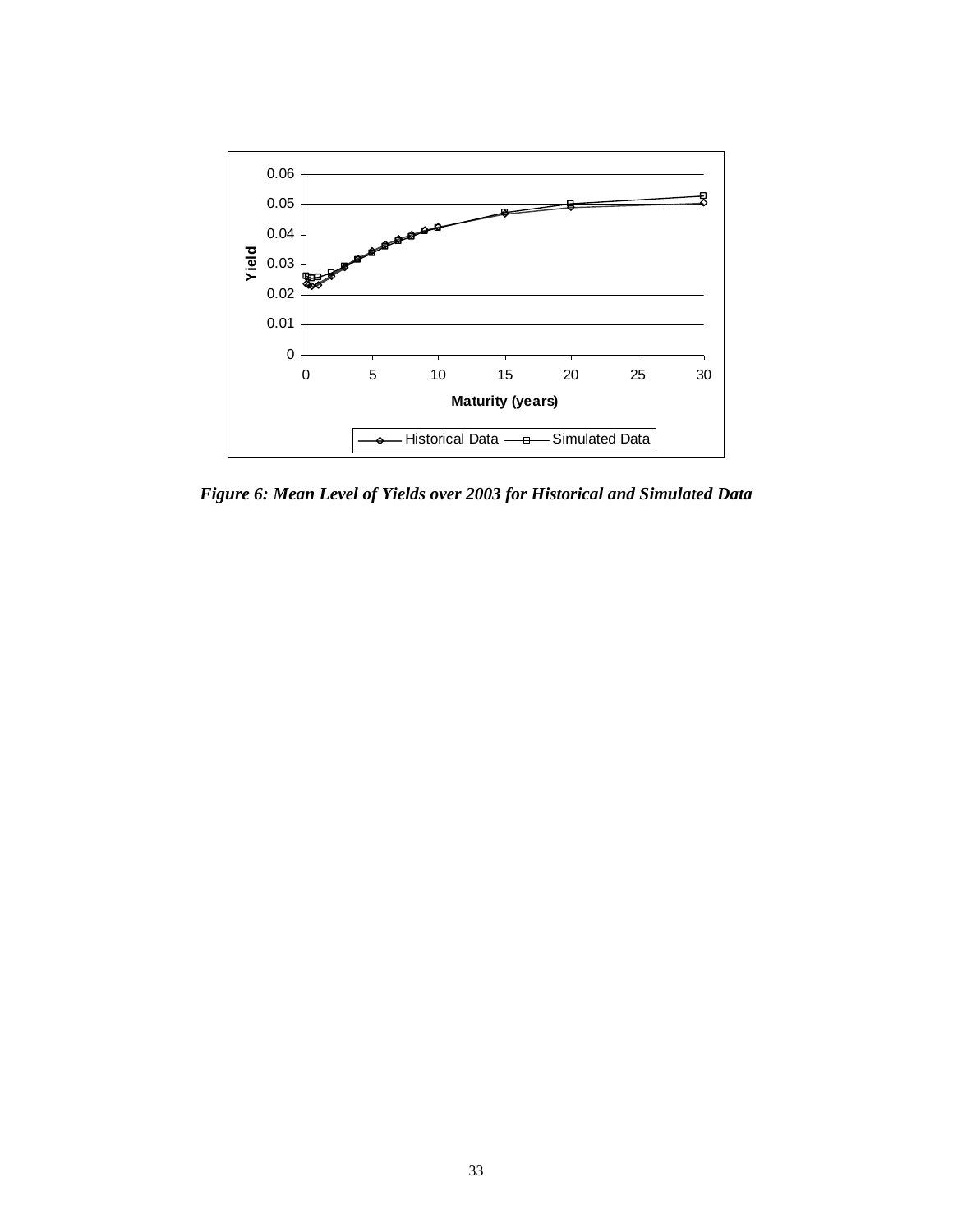

*Figure 7: Standard Deviation of Yields over 2003 for Historical and Simulated Data*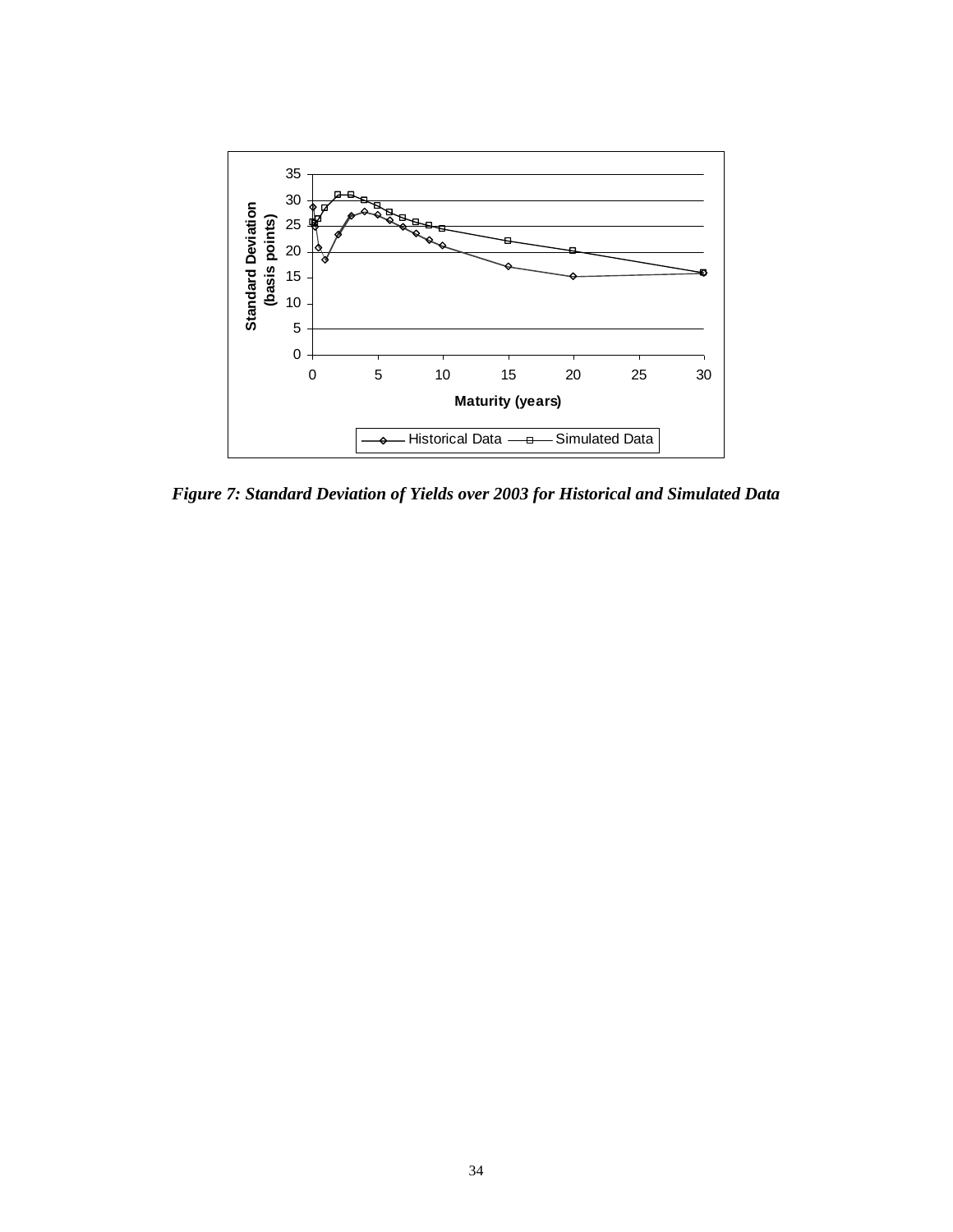

*Figure 8: Historical Yields for June 1997 – Dec 2003*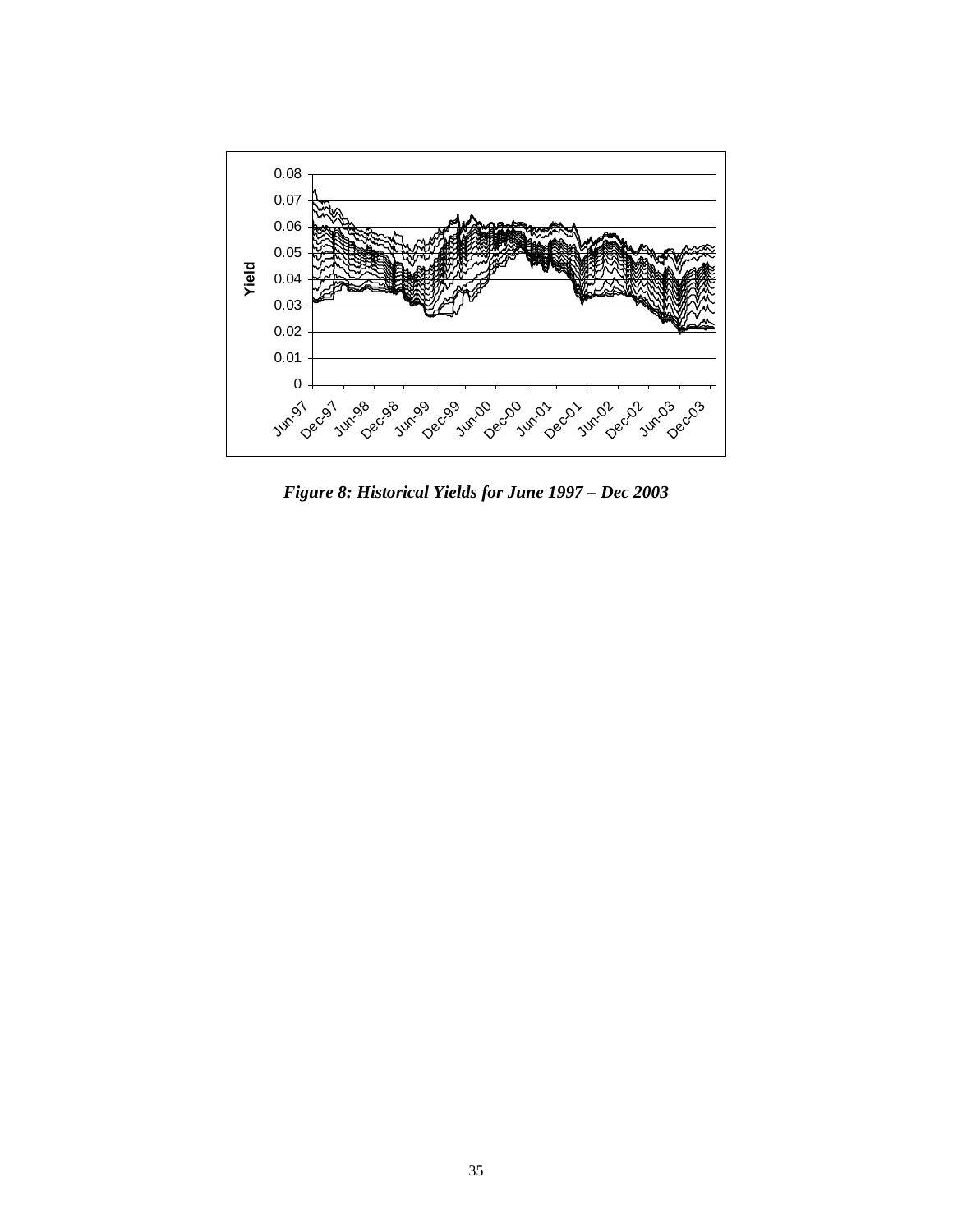

*Figure 9: Forward Simulation Showing Steepening and Flattening of the Yield* 

*Curve*